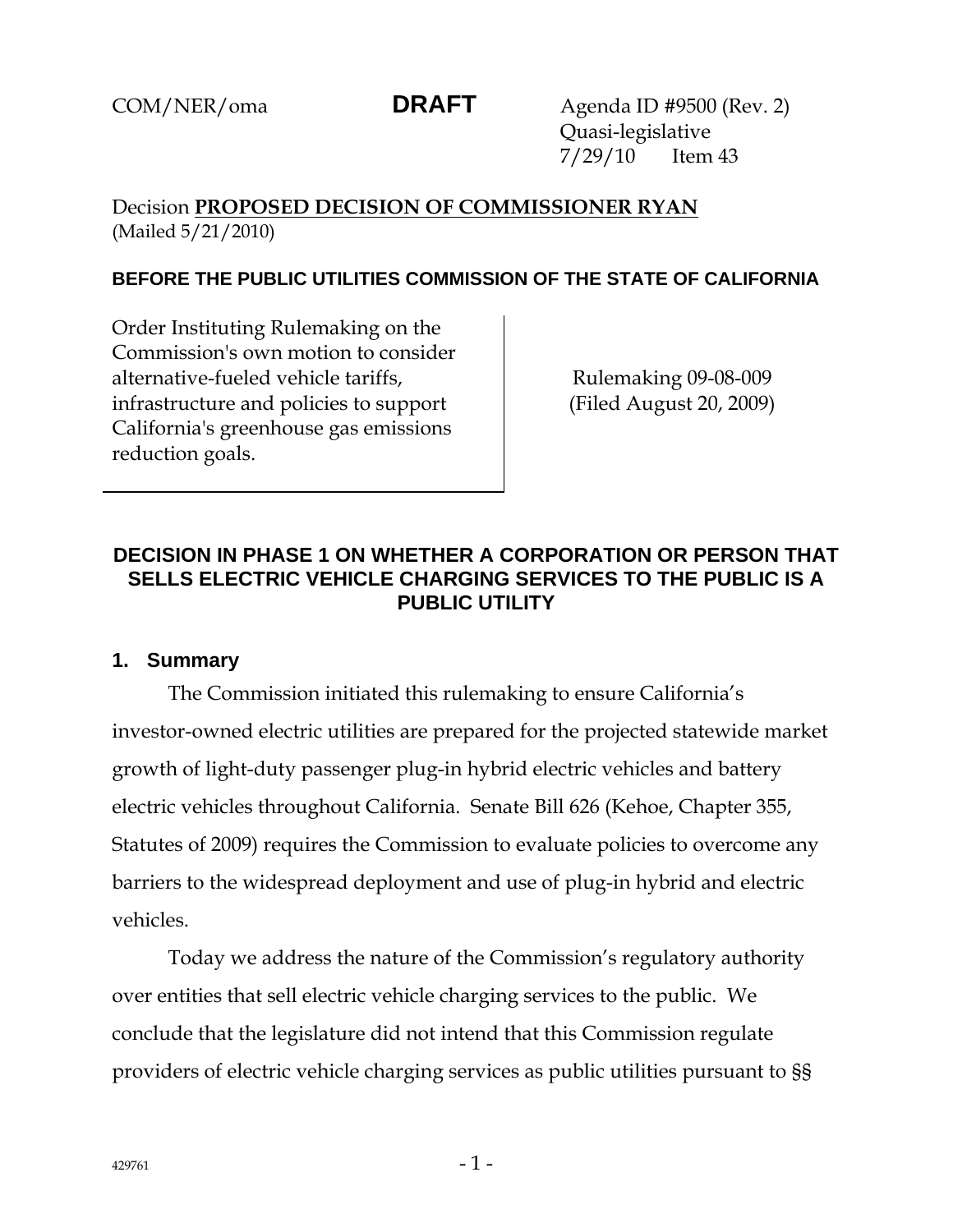216 and 218. We also identify sources of Commission regulatory authority to address the potential impacts of electric vehicles to help the state achieve its greenhouse gas and renewable energy goals.

In Phase 2 of this rulemaking, the Commission will further address policies to overcome barriers to the widespread use of electric vehicles and will develop a policy approach that makes optimal use of this regulatory authority to achieve these goals.

### **2. Procedural Background**

The Commission initiated this rulemaking on August 24, 2009 as part of our efforts to ready the electric infrastructure for light-duty passenger plug-in hybrid electric vehicles and battery electric vehicles (collectively "electric vehicles").

The Assigned Commissioner issued a Scoping Memo on January 12, 2010 setting the procedural schedule and scope of the proceeding. The Scoping Memo also confirmed that the Commission will address the requirements of Senate Bill 626 (Kehoe) in this rulemaking.

This decision resolves Phase 1 of the rulemaking. The question before the Commission is whether the sale of electric vehicle charging services to the public makes a corporation or person a public utility within the meaning of § 216 solely because of that sale, ownership or operation.

This question was raised early in the proceeding as a priority matter. In comments filed on October 5, 2009, soon after the Commission issued this rulemaking, parties expressed broad agreement that the Commission should move quickly to clarify the nature of its regulatory authority over the sale of electric vehicle charging services to the public. Parties confirmed the urgency of this issue at the November 18, 2009 prehearing conference, stating in one

 $-2-$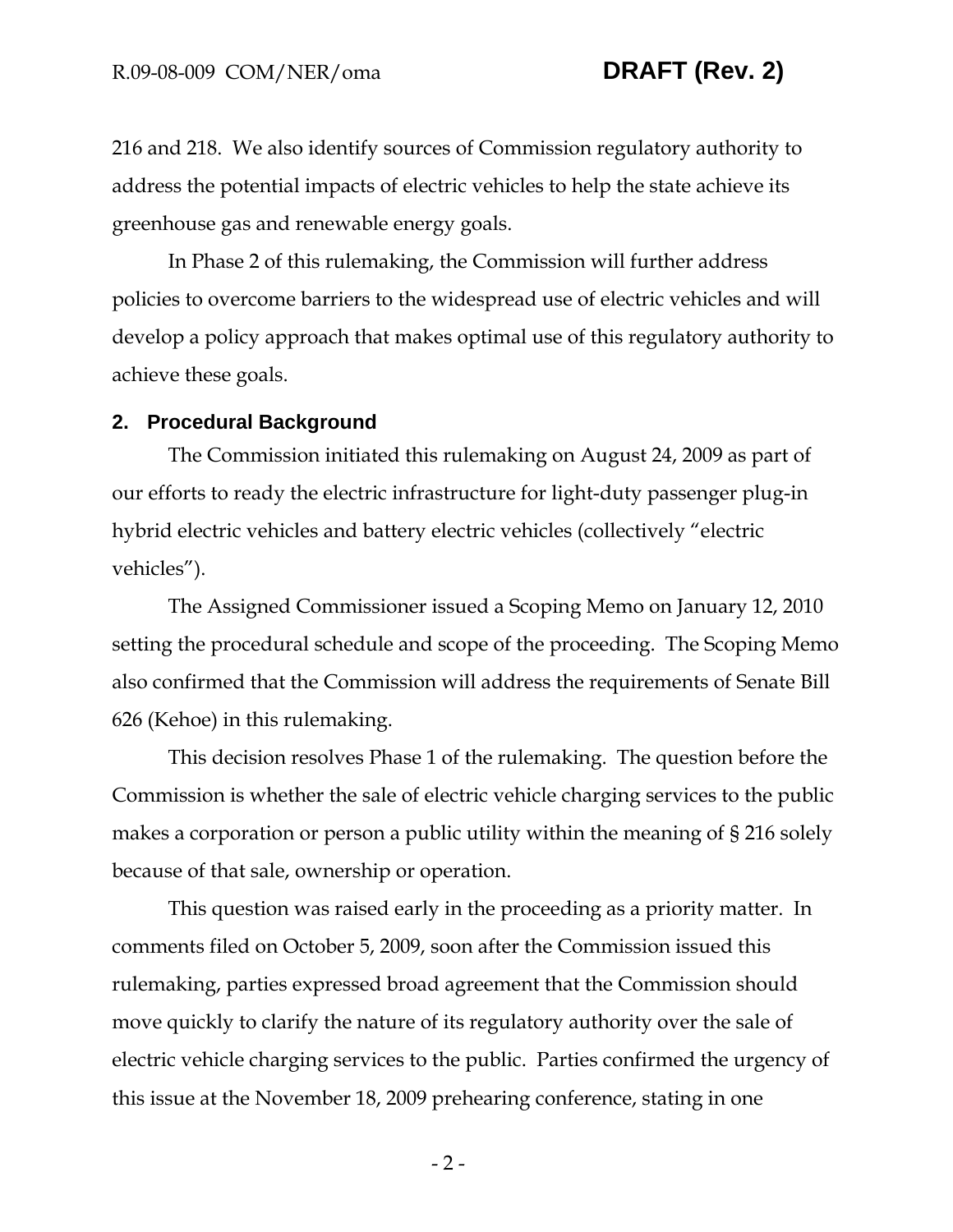instance that "clarity around Section 216 and 218 [of the Pub. Util. Code] are critical in terms of investment in California…." (November 18, 2009 RT 43:11- 12.)

The assigned Commissioner agreed that the nature of the Commission's regulatory oversight needed to be addressed expeditiously and, as a result, identified this issue as the first to be addressed in the proceeding, explaining that:

At the November 18, 2009 prehearing conference and in comments, parties requested the Commission address issues related to the provision of electric vehicle charging services by entities other than the electrical corporations currently regulated by the Commission as public utilities. Parties described the resolution of these issues as "critical" to bringing private investment to California for electric vehicle charging infrastructure and requested the Commission address these issues as soon as possible. I agree.

(Scoping Memo at 3.)

Accordingly, the Assigned Commissioner's Scoping Memo (Scoping Memo) places within the scope of this proceeding the question, stated broadly, of the extent to which §§ 216 and 218 apply to providers of electric vehicle charging services. The Scoping Memo emphasized that these providers could include owners of standalone electric vehicle charging spots that sell a single type of transportation fuel, electric recharging; owners of shared station arrangements where several types of transportation fuels, including electric recharging, are sold; residential and commercial landlords that provide electric vehicle charging as a service on the premises to tenants, guests of the tenants, customers of the tenants, and perhaps others; condominium associations that provide electric vehicle charging on the premises as a service to the condominium owners, their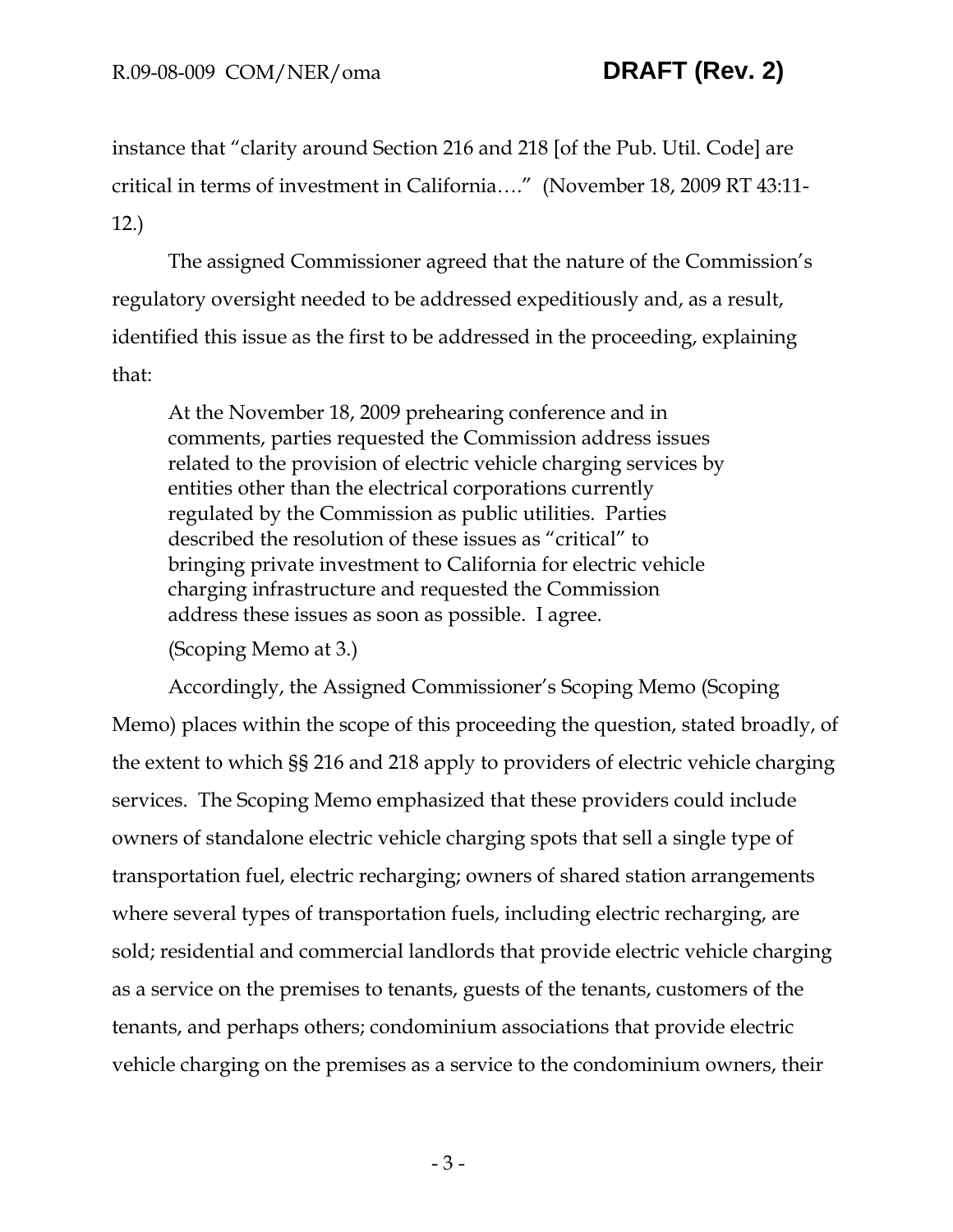guests, and others; employers that provide access to recharging facilities as a service to their employees; and potentially others.

Moreover, in an effort to focus the attention of parties on this key issue, the assigned Commissioner put forward a preliminary legal interpretation based on an initial review of parties' comments and the rationale the Commission applied in Decision (D.) 91-07-0181 concerning the operation of facilities for the sale of compressed natural gas for a transportation fuel. This preliminary interpretation posited that an entity owning, controlling, operating, or managing electric vehicle charging facilities is not a "public utility" pursuant to the Public Utilities Code and asked parties to provide a legal and policy analysis in response to this preliminary interpretation. (Scoping Memo at 5.) Parties provided the requested analysis in briefs filed on February 8, 2010 and reply briefs filed on March 1, 2010. The arguments presented by parties are summarized below.

# **3. Positions of Parties**

 $\overline{a}$ 

# **3.1. Southern California Gas Company and San Diego Gas & Electric Company**

Southern California Gas Company (SoCalGas) and San Diego Gas & Electric Company (SDG&E) (collectively SEU) conclude that electric vehicle2

<sup>1</sup> D.91-07-018, 1991 Cal. PUC LEXIS 509 (July 2, 1991). In D.91-07-018, the Commission found as follows: "Persons operating service stations for the sale of CNG [compressed natural gas], other than those who are public utilities by reason of operations other than operating a service station, are not subject to regulation by this Commission. Those persons may sell CNG at prices they deem appropriate."…"Our jurisdiction on CNG sales is limited to PG&E's side of the meter and the connection to the service stations' side of the meter." (D.91-07-018, Conclusions of Law 18 and 19).

<sup>2</sup> All references to the term "electric vehicles" refer to light-duty passenger plug-in hybrid electric vehicles and battery electric vehicles.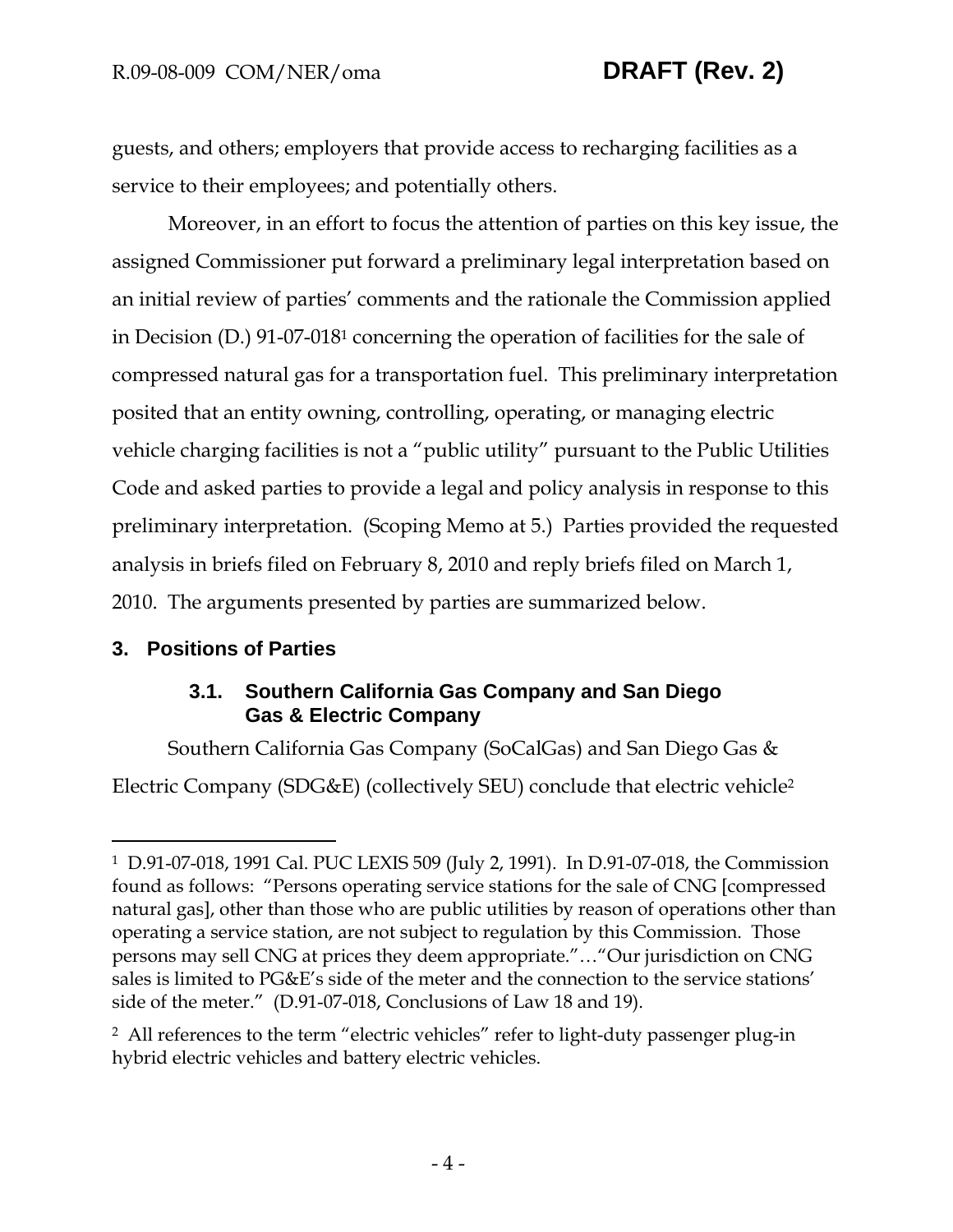charging is not a public utility service. SEU cites to D.91-07-018 and D.91-07-0173 for authority to support its argument, which is that the sale of electricity for the sole use as a transportation fuel is not "power" under the Public Utilities Code. SEU also urges that the Commission place the following issues in Phase 2 for immediate consideration: (1) changes to the Electric Tariffs Rule 18 of Southern California Edison Company (SCE) and Pacific Gas and Electric Company (PG&E) and Rule 194 of SDG&E's tariff to accommodate electric vehicle service providers and (2) development of tariffs to offer services to electric vehicle charging customers. SEU recommends workshops to determine the role of the

Findings of Fact

-

- 18. Persons operating service stations for the sale of CNG [compressed natural gas] for use solely as a motor vehicle fuel, other than those who are public utilities by reason of operations other than operating a service station, are not subject to regulation by this Commission. Those persons may sell CNG as a motor vehicle fuel at prices they deem appropriate.
- 19. Our jurisdiction on CNG sales is limited to SDG&E's side of the meter and the connection to the service stations' side of the meter.

4 Tariff Rule 18 and Rule 19 are entitled "Supply to Separate Premises and Use by Others," and govern whether and how electricity delivered to a utility end-use customer can be redelivered and/or resold by the customer.

<sup>3</sup> In D.91-07-018 and D.91-07-017, cases involving requests by PG&E and SDG&E, respectively, to expand their natural gas vehicle program, the Commission found that natural gas fuel providers are not subject to Commission jurisdiction. The Commission made analogous findings in both decisions. These findings, as set forth in D.91-07-017, are reproduced below: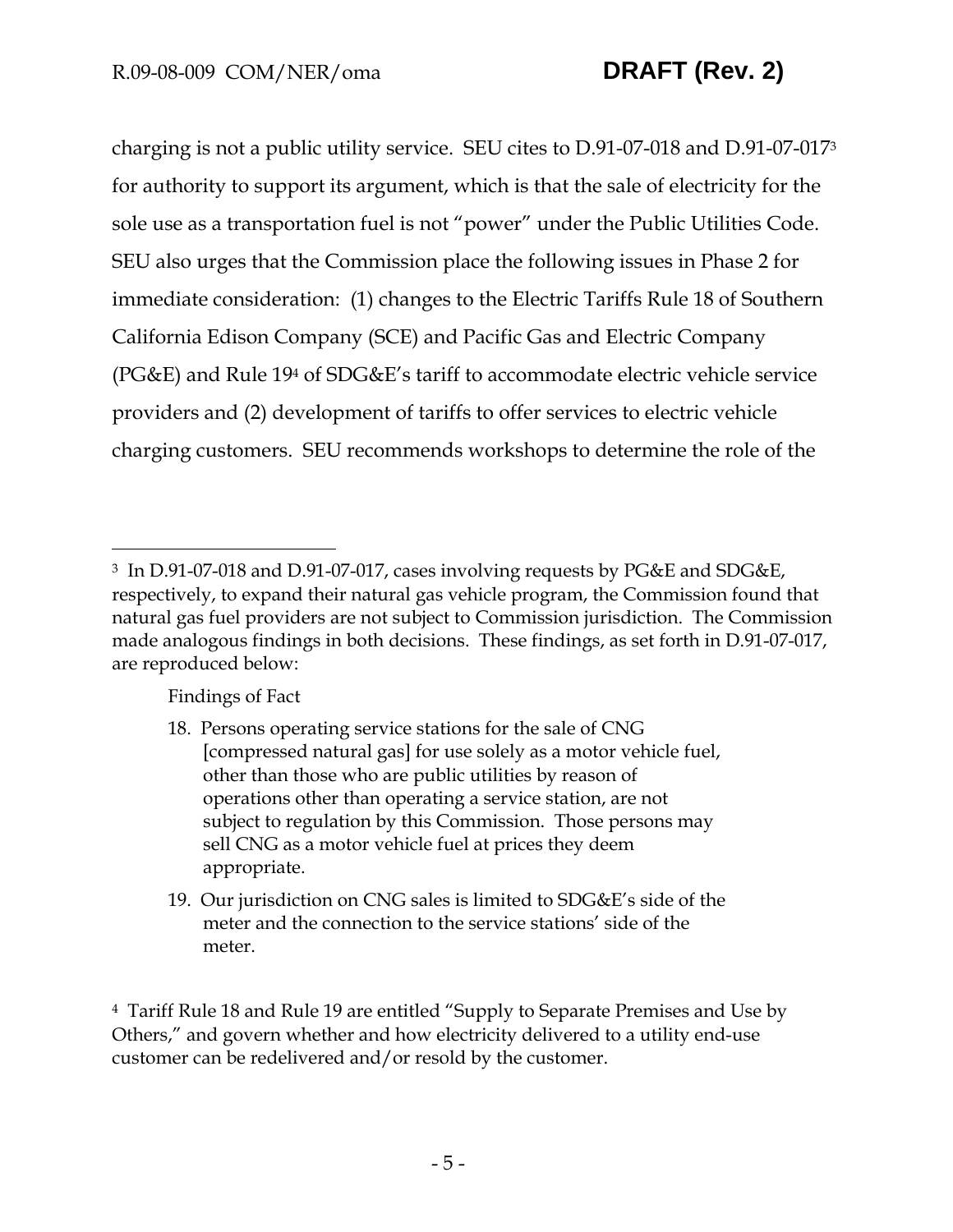utilities in owning and operating electric vehicle charging infrastructure, both residential and commercial/public charging.

# **3.2. PG&E**

 $\overline{a}$ 

In contrast to SEU, PG&E submits that entities providing electric vehicle charging are public utilities under Section 216. PG&E cites to California Supreme Court cases *Greyhound5* and *Richfield6* for the proposition that entities providing electric vehicle charging fall within the "dedication to public use" standard. PG&E also addresses its preferred level of regulation. It suggests that flexible regulation or light-handed regulation is appropriate, including non-price regulation of safety, inter-operability, and reliability of equipment and services. PG&E further suggests no need exists for traditional cost-based regulation of pricing, as long as no market power is demonstrated. PG&E also raises the potential that the Federal Energy Regulatory Commission (FERC) would have exclusive jurisdiction over electricity sales to retail entities under the Federal Power Act, 16 U.S.C. §§ 791 *et seq*., unless FERC disclaims such jurisdiction, citing to *Order Disclaiming Jurisdiction*, Docket No. ER94-775-000 (April 2, 2001).

<sup>5</sup> In *Greyhound Lines, Inc. v. Public Utilities Comm*. (1968) 68 Cal.2d 406, the Supreme Court affirmed the findings of the Commission on "dedication to public use" of a commuter bus service, stating: "The various indicia of dedication are not uniformly applicable to different utilities or uniformly useful in answering different questions, and the scope of dedication is not determined by mechanical formulas but ultimately by the fact that the utility has dedicated its resources to a particular enterprise, venture, or undertaking."

<sup>6</sup> In *Richfield Oil Corp. v. Public Utilities Comm.* (1960) 54 Cal.2d 419, the Supreme Court annulled the order of the Commission finding dedication of an oil company to public use by providing service to selected customers under contracts, stating "… the Legislature by its repeated reenactment of the definitions of public utilities without change has accepted and adopted dedication as an implicit limitation on their terms."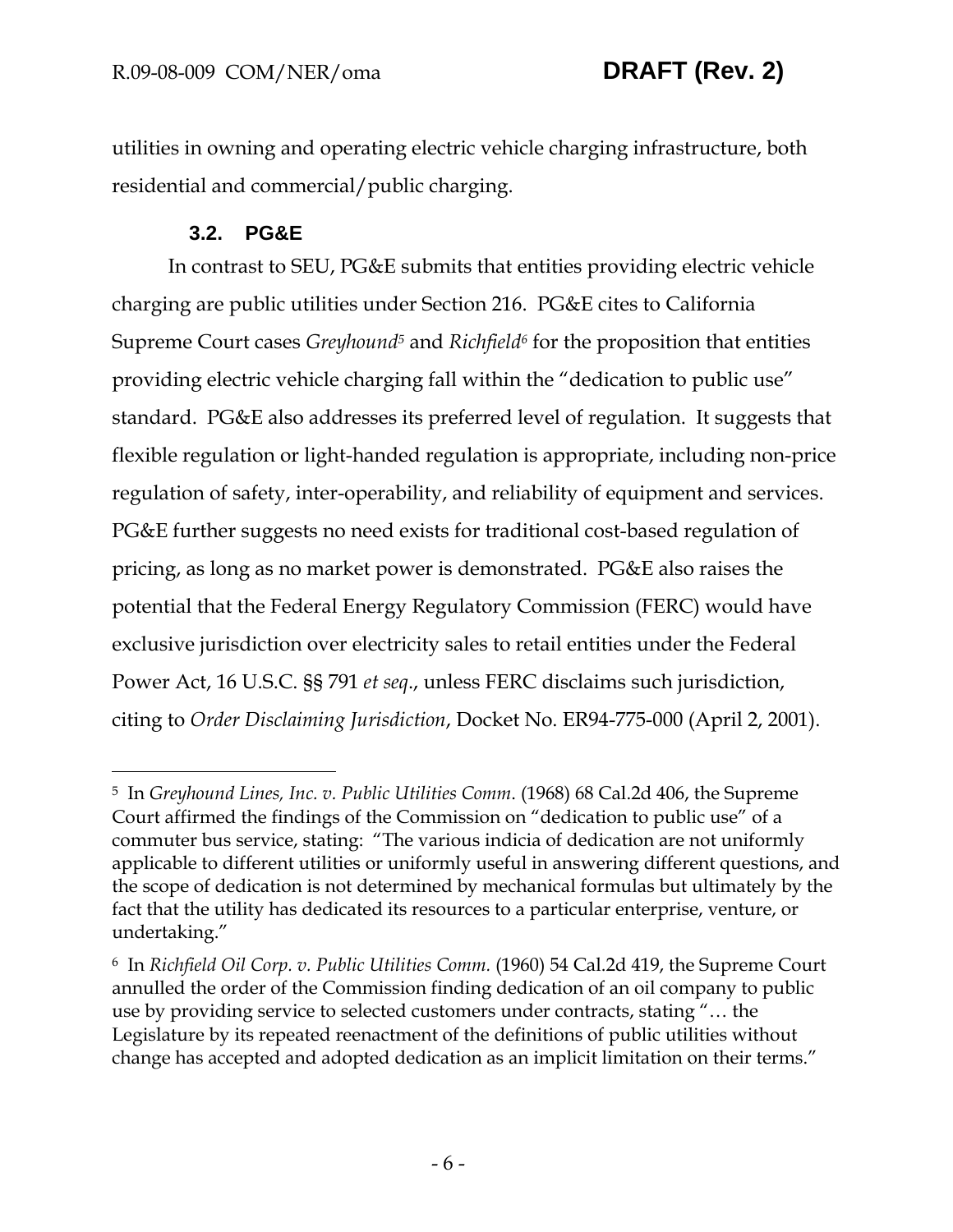## **3.3. SCE**

 $\overline{a}$ 

Similar to PG&E, SCE argues that the Commission does not have the authority to exempt from regulation entities that SCE describes as, clearly public utilities and load-serving entities under the code. According to SCE, legislation is needed to exempt the retail sale of electricity for use as transportation fuel but that the Commission has discretion to determine the appropriate level of regulatory oversight. SCE suggests the Commission treat entities that provide electric vehicle charging as Electric Service Providers (ESPs).7 SCE claims the ESP designation will ensure that entities providing electric vehicle charging operate on a level playing field with investor owned utilities under Tariff Rule 22.8 As another possibility, SCE suggests the Commission regulate the sales of electricity to retail customers at regulated rates, terms and conditions under SCE's Tariff Rule 18. SCE echoes PG&E's concern that in the absence of Commission-regulated rates, a utility's sale of electricity to an electric vehicle charging provider would be subject to the exclusive jurisdiction of FERC. SCE also takes the position that no regulation is required if entities providing charging services sell no electricity but just the charging equipment and retain no ownership, management, control or operation of such equipment.

<sup>7</sup> Pub. Util. Code § 216(h). An ESP is an entity that provides electric supply services to Direct Access customers within an investor owned utility's service territory. An ESP may also provide certain metering and billing services to its Direct Access customers. ESPs remain subject to the Commission's specific jurisdiction over procurement-related obligations and consumer protections.

<sup>8</sup> Electric Tariff Rule 22 governs Direct Access service to ESPs.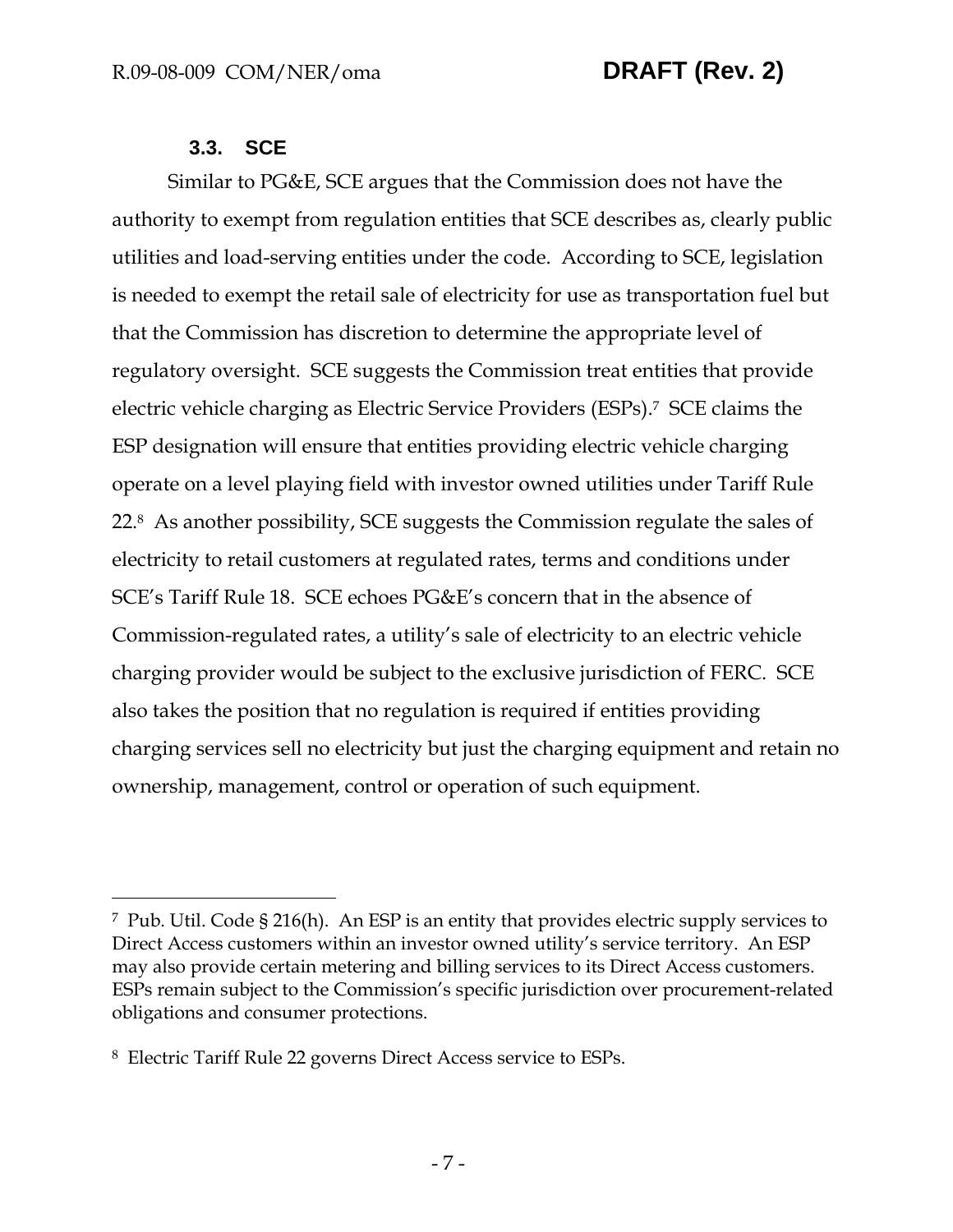### **3.4. Sacramento Municipal Utility District**

Sacramento Municipal Utility District's (SMUD) position is that the Commission should regulate entities providing electricity for electric vehicle charging. In the absence of Commission regulation, SMUD sees complications for infrastructure planning to accommodate electric vehicle growth. According to SMUD, if electricity is sold at a profit, utility status is required. In SMUD's view, regulation depends on the nature of the product sold or the manner of the delivery of the electricity. SMUD believes that exempting electric vehicle charging from regulation would not promote orderly and reliable development of charging. SMUD draws a distinction between electricity and natural gas. SMUD points out that natural gas must be processed (value-added) before it is used as a vehicle fuel and argues that, in the absence of value-added, which does not exist with electricity, regulation is mandated. One exception noted by SMUD is that battery swapping provides a value-added component but charging directly from the grid does not. SMUD notes the importance of imposing the right "rate design" on electric vehicle charging service providers to incent off-peak charging, which, in SMUD's view, cannot be done if fully unregulated.

### **3.5. EV Service Provider Coalition**

The EV Service Provider Coalition, consisting of Better Place, Coulomb Technologies, Inc. (Coulomb), and Ecotality/eTec, submitted a joint pleading. They claim that the Commission has no jurisdiction over electric vehicle charging service providers that offer electricity as a form of transportation fuel. This coalition supports the analysis in the Scoping Memo and states that over-reaching jurisdiction will stifle competition, innovation and investment in the industry. They suggest the Commission adopt tariff rules to facilitate the

- 8 -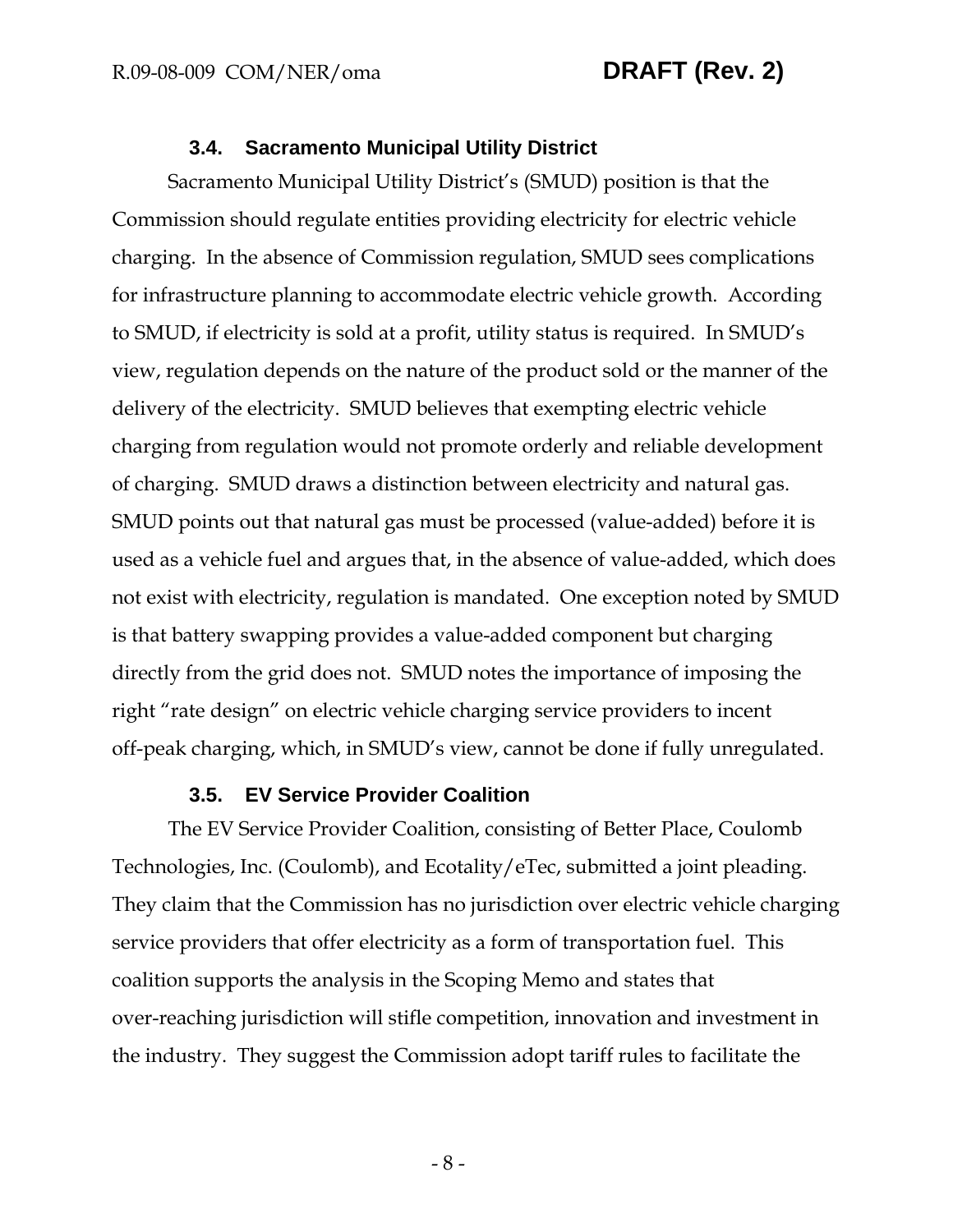provision of electric vehicle services in a manner that is as convenient and seamless as possible.

## **3.6. Better Place**

 $\overline{a}$ 

Better Place also submitted its own brief. In its brief, Better Place expands upon topics addressed in its joint brief filed with the EV Service Provider Coalition. Better Place reiterates that charging should not be regulated but recognizes the diversity in business models makes determining the boundary between utility/non-utility service difficult. Better Place also submits that no evidence exists of the Legislature's intent to regulate electric vehicle charging. Better Place concludes that electric vehicle charging equipment is not electrical plant because it is not used to deliver "light, heat or power" and, in adopting this interpretation, Better Place relies heavily on D.91-07-018 and cites to Section 740.39 for support. Better Place argues that the Commission's prior conclusion that natural gas used as a vehicle fuel is not used for "power" in the sense intended by statute is applicable in the case where electricity is used to charge an electric vehicle battery. Better Place further points out that, like compressed natural gas providers, electric vehicle service providers deploy money, time, effort and technology to provide their customers a service, and do not simply sell a commodity. In terms of next steps for this proceeding, Better

<sup>9</sup> Section 740.3(a) provides, in pertinent part, as follows: "The commission, in cooperation with the State Energy Conservation and Development Commission, the State Air Resources Board, air quality management districts and air pollution control districts, regulated electrical and gas corporations, and the motor vehicle industry, shall evaluate and implement policies to promote the development of equipment and infrastructure needed to facilitate the use of electric power and natural gas to fuel low-emission vehicles."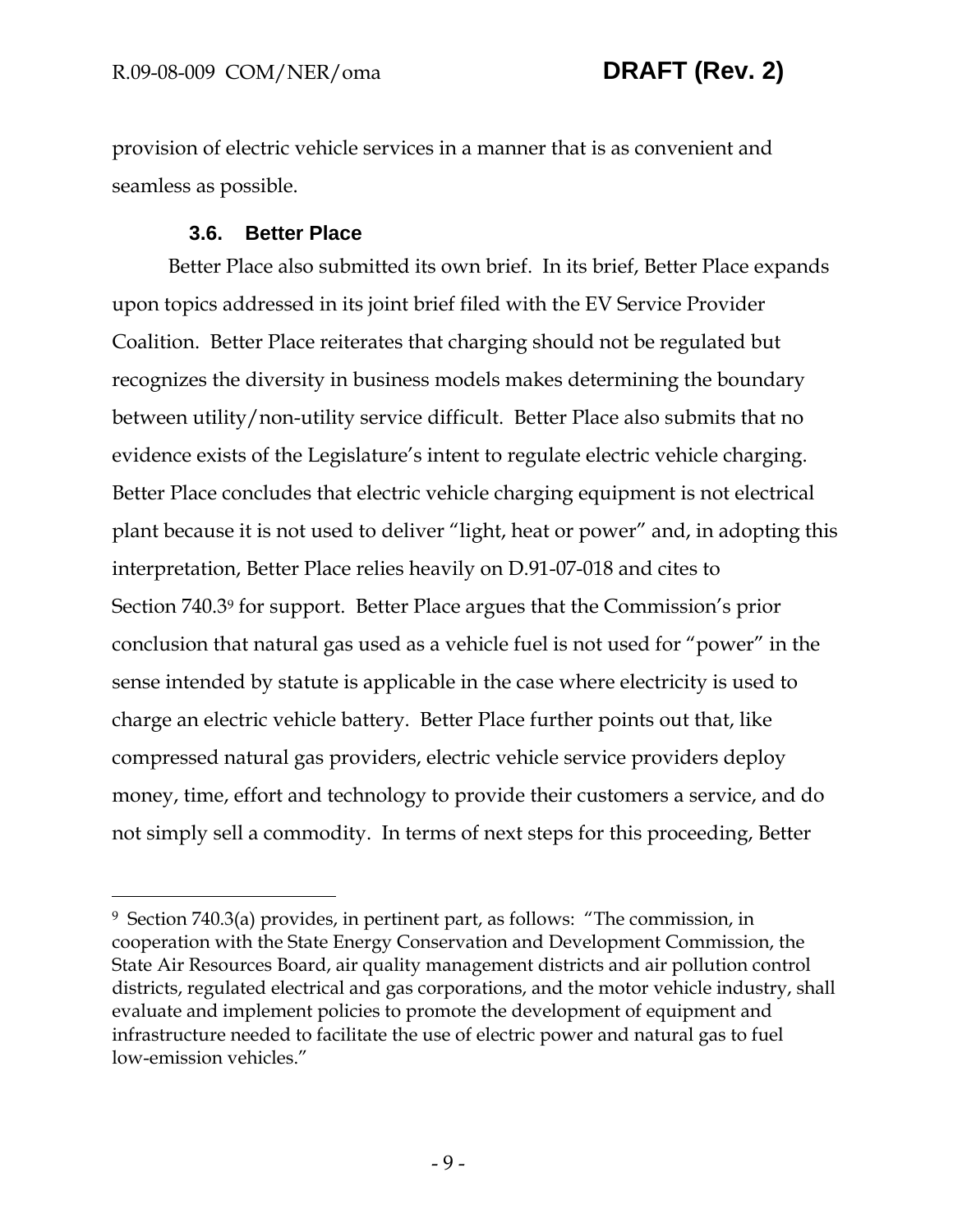Place suggests workshops to refine the "exact boundary" of where the responsibility of the investor owned utility ends and the charging providers begins and to refine Rule 18 and Rule 19.

### **3.7. Coulomb Technologies, Inc.**

Coulomb expands upon topics addressed in its joint brief filed with the EV Service Provider Coalition to emphasize that the Commission should support the Scoping Memo position that the Commission does not have the regulatory authority regarding the price that an electric vehicle charging facility operator charges for services or other aspects of operation of such facilities. According to Coulomb, only this outcome will enable a market that will encourage competitive market forces to bring benefits to consumers and ensure rapid deployment of the charging infrastructure. Coulomb argues that by treating a charging station as competitive access to the grid as opposed to being a regulated utility, the Commission can foster competition in the nascent infrastructure marketplace and help facilitate rapid deployment.

## **3.8. Clean Energy Fuels Corporation**

Clean Energy Fuels Corporation (Clean Energy), a provider of vehicle compressed natural gas, offers reasons why natural gas vehicles need to be addressed in this proceeding. It argues that the regulatory framework should err on the side of facilitating the development of robust and vibrant competition in the California alternative fueled vehicle marketplace. As such, no regulation of entities providing electric vehicle charging is appropriate, all pricing should be cost based, and investor owned utilities should not be permitted to rate base "behind the meter" home refueling and charging investment.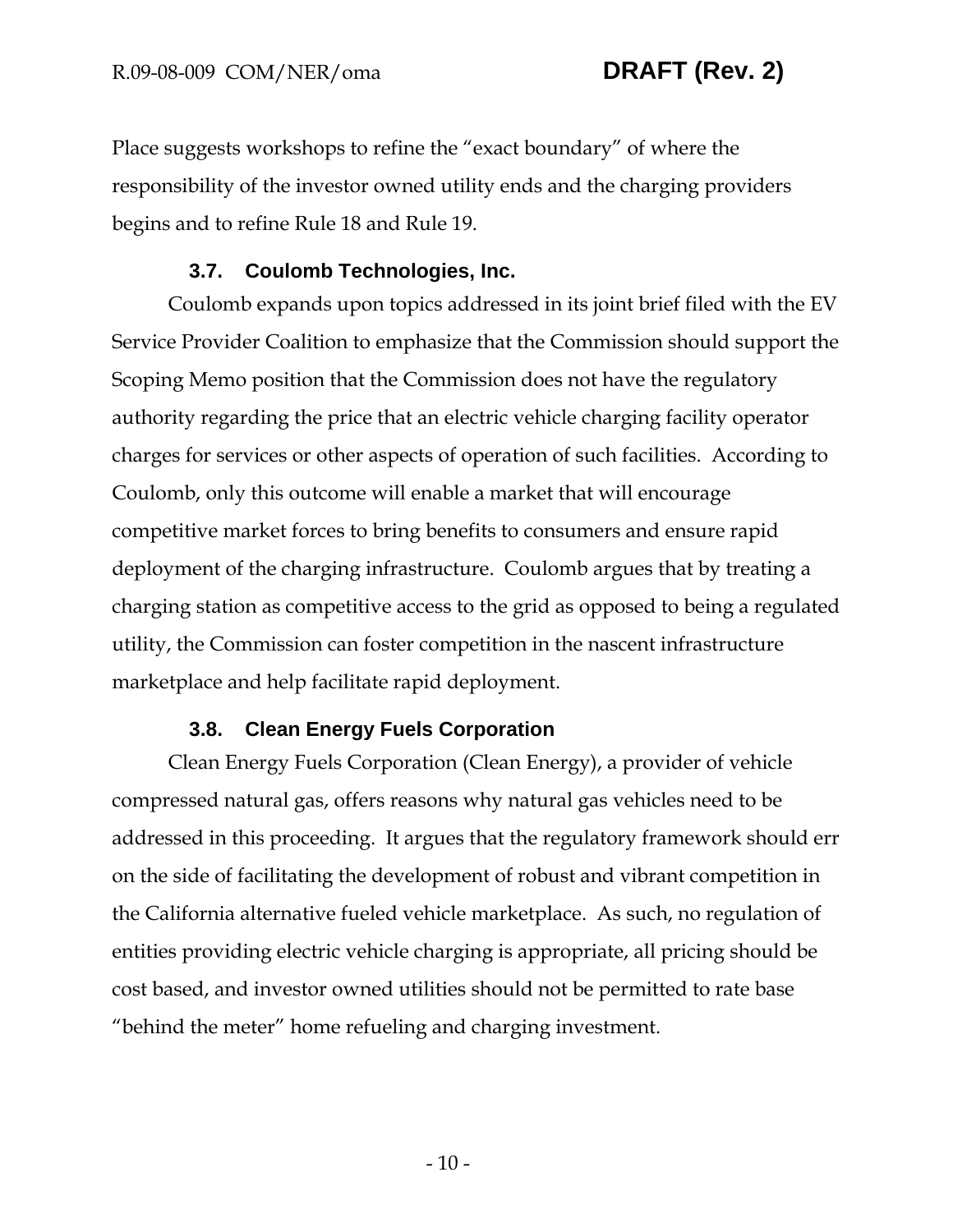### **3.9. Western States Petroleum Association**

Western States Petroleum Association (WSPA) argues that entities providing electric vehicle charging are not public utilities. Instead, it suggests that Rules 18 and 19 apply and that the Commission consider modifying Rules 18 and 19 to provide for the resale of utility power by an electric vehicle service provider for transportation fuel purposes. WSPA finds that electricity as a transportation fuel does not constitute "power" under the code. WSPA also points out that the Legislature did not include the word "fuel" or "automobile fuel" when defining "electric plant" and argues, therefore, that the provision of vehicle fuel is not a utility service. WSPA further states that the regulation of electric vehicle service providers would be contrary to the purpose of public utility regulation – the protection of consumers from monopoly abuses – and to California's policy goal of developing an electric vehicle infrastructure. The future diversity of transportation fuels, WSPA claims, argues against the existence of monopoly service or the need for regulations.

### **3.10. Division of Ratepayer Advocates**

The Division of Ratepayer Advocates (DRA) focuses on "dedication to public use," the implicit requirement that applies before finding an entity is a public utility. DRA finds that entities providing electric vehicle recharging satisfy the "dedication" requirement but DRA advocates for a light-handed regulation that focuses on safety, rates, terms and conditions of service, and impact on the electric grid. DRA is concerned about on-peak charging and suggests that, if these entities are not regulated, the Commission will not be able to control peak use. DRA suggests workshops to develop tariff language to discourage on-peak charging. In its reply brief, DRA contends that, if investor owned utilities are permitted to enter into the electric vehicle service provider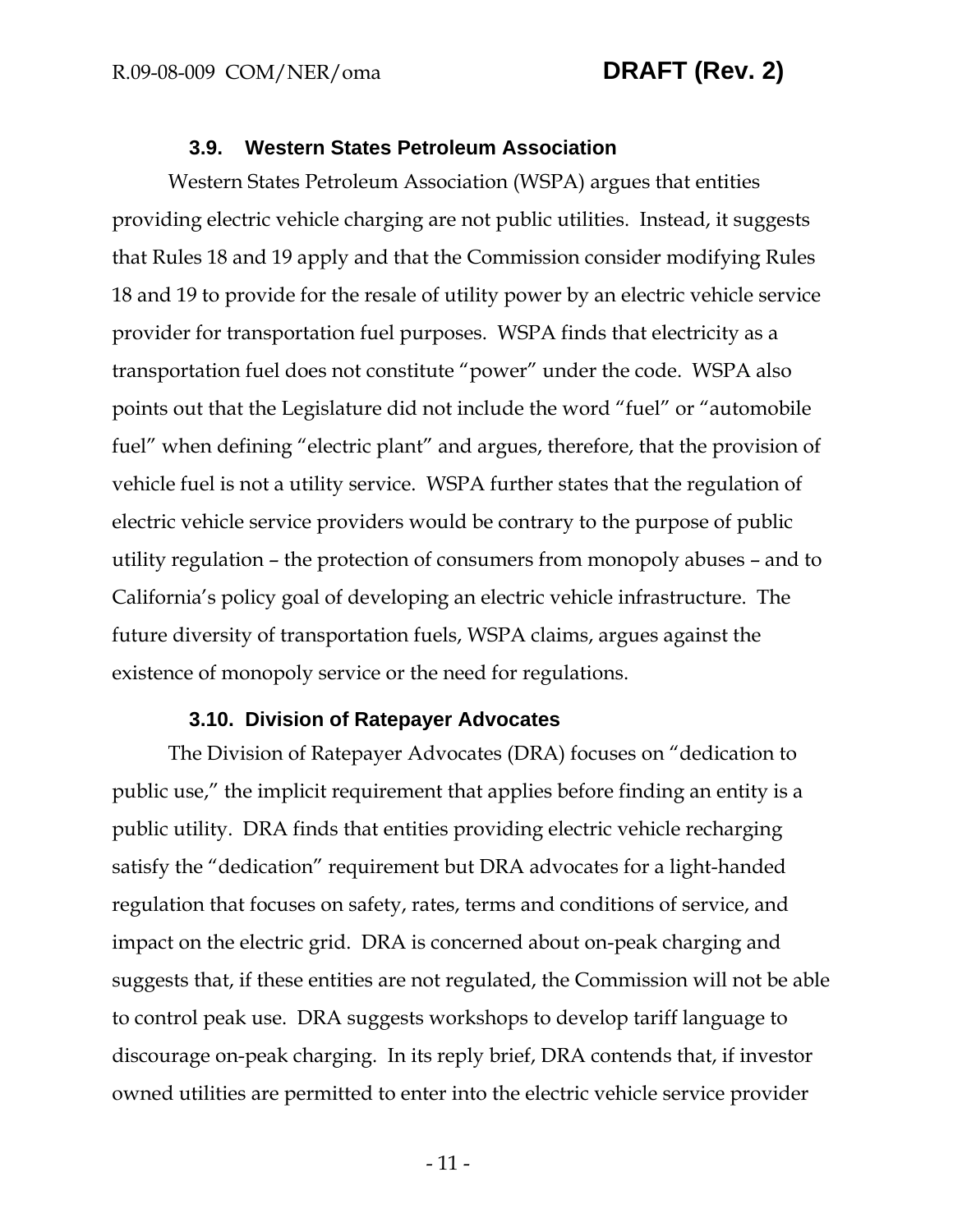market, investor owned utilities should be prohibited from recovering their related expenses and capital from ratepayers.

## **3.11. The Utility Reform Network**

The Utility Reform Network (TURN) argues that entities that provide electric vehicle charging offer a utility service and that legislative action is required to change the situation. TURN contends that the analogy to natural gas vehicles (NGV) must take into consideration that Senate Bill (SB) 547 was pending when the Commission issued D.91-07-017 and D.91-07-018 finding NGV fuel sales outside of its jurisdiction. According to TURN, the fact that legislation was passed confirms that the Legislature believed that entities reselling natural gas as a vehicle fuel were public utilities, otherwise the Legislature would not have passed the bill exempting NGV from jurisdiction. While the Commission holds regulatory authority, TURN suggests the Commission use light regulation similar to competitive gas storage providers. TURN did not specifically describe the aspects of gas storage regulation that would be appropriate here.

## **3.12. Natural Resources Defense Council and Friends of the Earth**

Natural Resources Defense Council (NRDC) and Friends of the Earth (FOE) claim that the Commission has and should retain jurisdiction because of the potential increased risk associated with the use of inefficient peak power and unintended impacts to grid management. They rely on the plain language of the Public Utilities Code to argue that electric vehicle charging renders an entity subject to public utility regulation but also express their preference for light-handed regulation. Looking ahead, they explain that regulation must be mindful of the possibility that electric vehicle charging entities will provide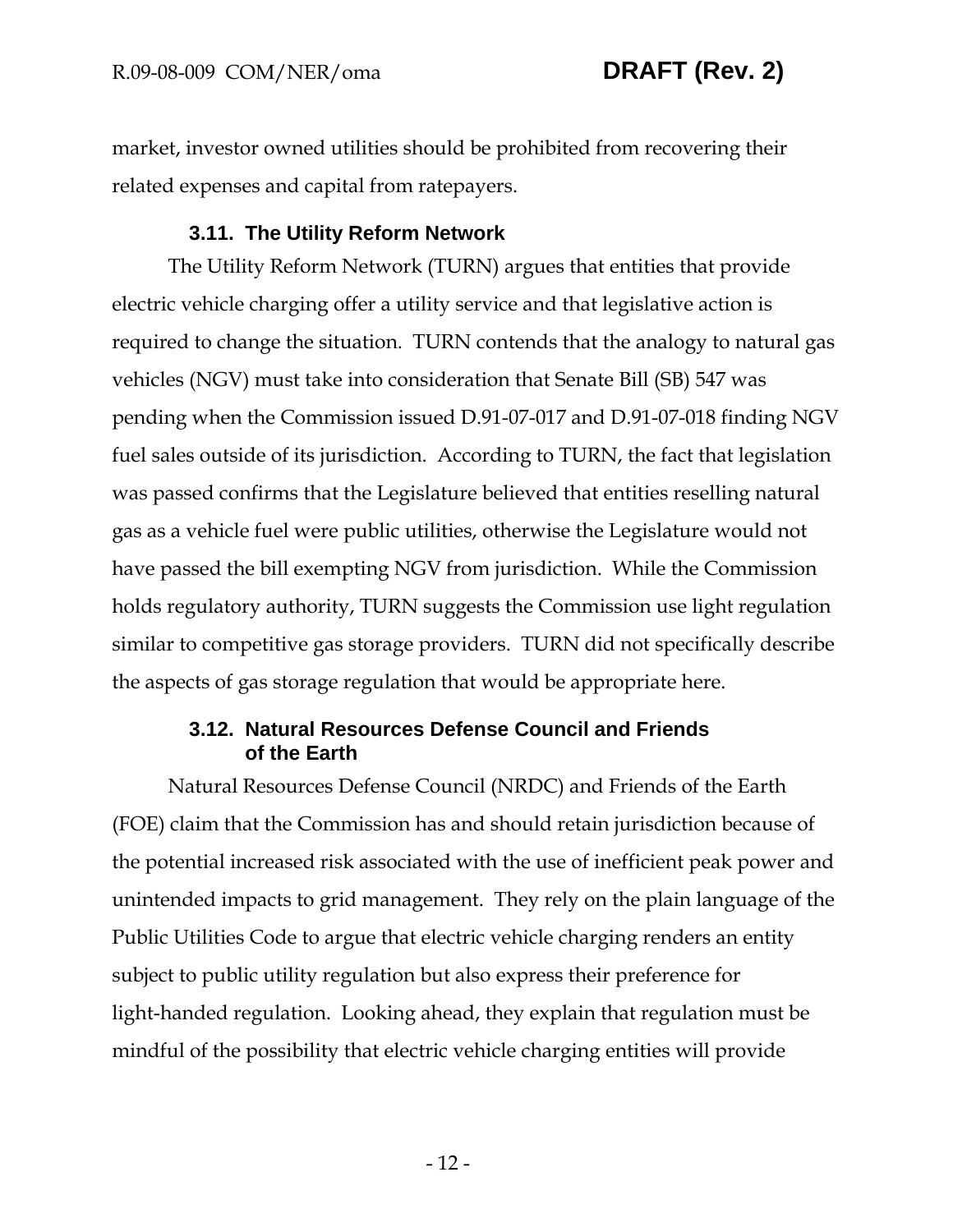ancillary services to support the grid, energy storage services, charge management aggregation services, and "solar to electric vehicle."

## **3.13. Californians for Renewable Energy and North Coast Rivers Alliance**

Californians for Renewable Energy (CARE) and North Coast Rivers Alliance (NCRA) state their preference for regulating electric vehicle charging but prefer "limited, non-pricing regulation." CARE and NCRA suggest that a determination that no regulation is appropriate would require legislative action and, in reply briefs, these parties suggest that the Commission create a new customer class for electric vehicle service providers to control rates.

## **3.14. Interstate Renewable Energy Council**

Interstate Renewable Energy Council (IREC) argues that the Commission has no jurisdiction over transactions involving the sale of electricity when a private relationship exists between provider and customer, such as landlord/tenant; shopping center/customer; hotel/guest but admits that the more difficult question to address is the Commission's jurisdiction over public charging spots. IREC notes the lack of information on business models for entities providing electric charging services and finds that this, while not surprising due to the nascent state of the electric vehicle market, makes it difficult to propose solutions to the jurisdiction issue. IREC further notes that Commission jurisdictional analyses are highly fact based. As such, IREC recommends a cautious approach while also proposing that the Commission provide some assurance that in certain situations, electric vehicle charging will be free from Commission regulation. For example, IREC cites to *Story v.*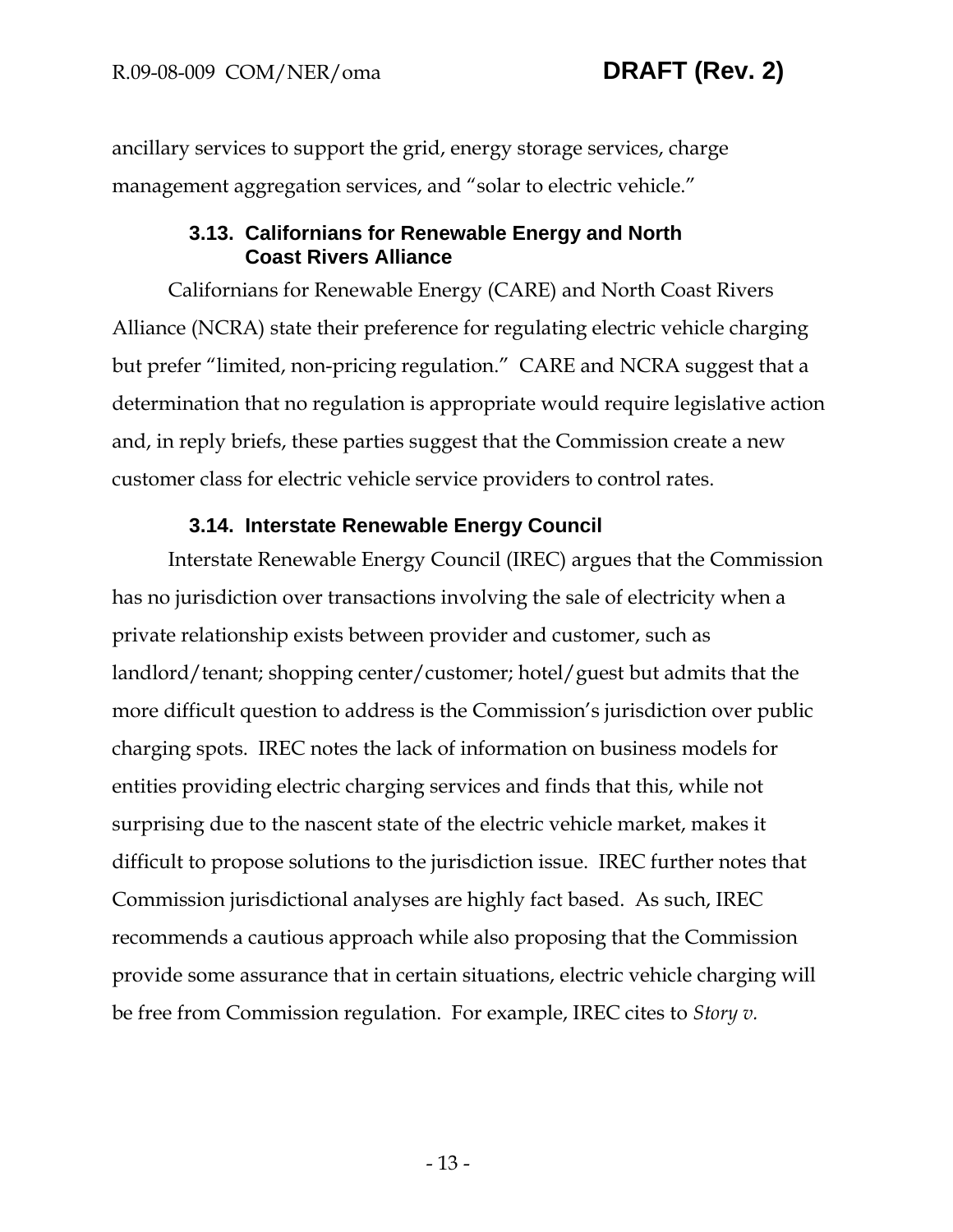*Richardson*, (1921) 186 Cal. 162,10 for the proposition that landlords serving tenants have not dedicated their service to the public. In its reply brief, IREC refers to Rule 18 and Rule 19 as a way to accommodate "resale" by electric vehicle service providers.

# **3.15. Green Power Institute**

Green Power Institute claims that vehicle electrification represents an opportunity to convert transportation to run on renewable sources of energy, assuming that the electricity has a significant renewable component. As a result, Green Power Institute points out that a key consideration will be tariffs applicable to charging entities. Green Power Institute does not support extending the Commission's jurisdiction to electric vehicle service providers.

# **3.16. Environmental Defense Fund**

Environmental Defense Fund supports excluding providers of electric vehicle charging services from regulation as public utilities and focuses on the need for innovative rate structures to achieve environmental goals.

# **4. Discussion**

-

# **4.1. Policy Context**

Transportation sources are the fastest growing source of greenhouse gas emissions in the United States, accounting for 47% of the net increase in total

<sup>10</sup> In *Story v. Richardson* (1921) 186 Cal. 162, the Supreme Court found "The test to determine a public use is whether the public has a legal right to the use, which cannot be gainsaid, or denied, or withdrawn, at the pleasure of the owner. The essential feature of a public use is that it is not confined to privileged individuals, but is open to the indefinite public. It is this indefiniteness or unrestricted quality that gives it its public character."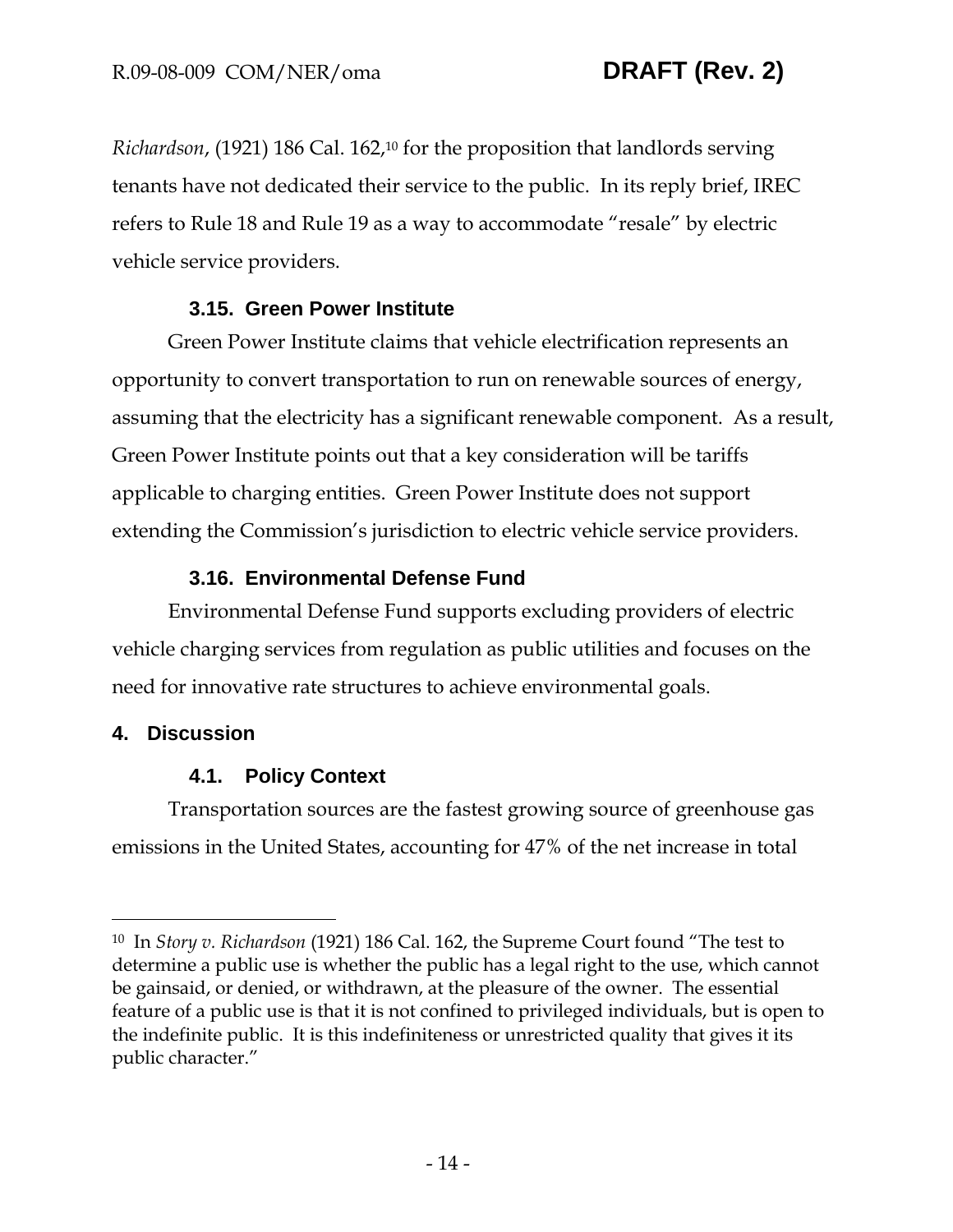United States emissions since 1990.11 In California, transportation sector emissions represent approximately 38% of the total carbon footprint of the economy.12 Light-duty vehicle emissions represent the greatest source of transportation sector emissions in certain metropolitan areas in California.13

Electrification of the transportation sector in California will reduce greenhouse gas emissions and petroleum consumption and improve ambient air quality. Additional emissions due to increased generation of electricity will be more than offset by the reduction in emissions from conventional vehicle operation. Centralized and distributed electricity generation plants in California that fuel an electric motor are collectively more efficient and produce fewer "well to wheels" greenhouse gas emissions than petroleum extraction, refinement, and distribution to fuel an internal combustion engine.14 Plug-in electric vehicle characteristics, such as battery storage capacity, electric-drive range, and vehicle usage patterns, influence potential greenhouse gas emission reductions.15

California policies that are driving down greenhouse gas emissions in the electricity sector are increasing the potential emissions benefits that would result from increased reliance on electricity as a transportation fuel. In addition, party

 $\overline{a}$ 

14 *Id.* 

*Footnote continued on next page*

<sup>11</sup> OIR at 3.

<sup>12</sup> Commission Staff White Paper, "Light-duty Vehicle Electrification in California: Potential Barriers and Opportunities," Commission Policy and Planning Division, (May 22, 2009) at 16.

<sup>13</sup> Bay Area Air Quality Management District, "Source Inventory of Bay Area Greenhouse Gas Emissions," Emissions Inventory Section, (Updated February 2010) at 13.

<sup>15</sup> California Air Resources Board, *Climate Change Scoping Plan,* (December 2008).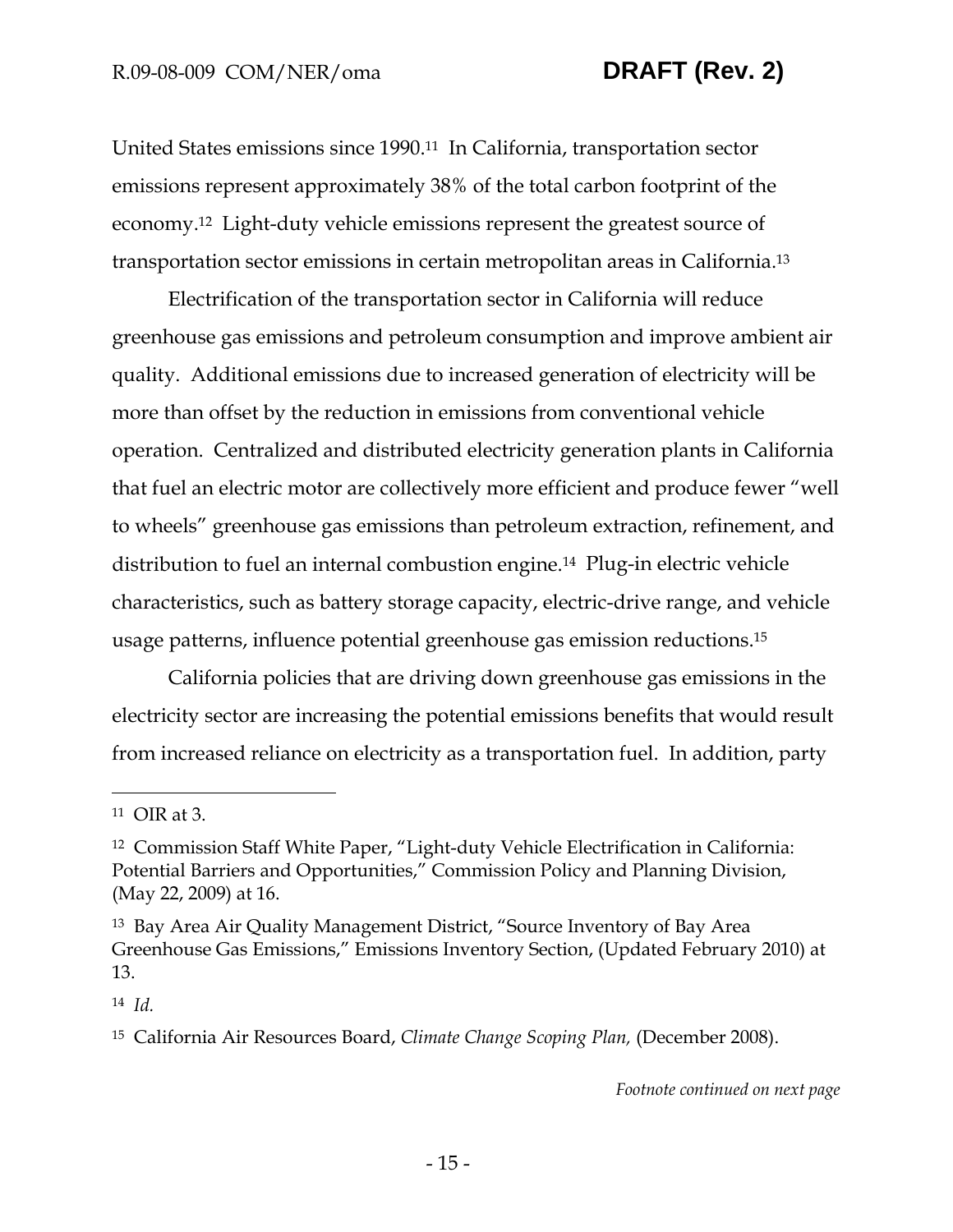comments note plug-in electric vehicles may enhance the benefit of distributed generation incentive programs.16 Provided it meets grid operator requirements, variable charging of electric vehicles can improve (and potentially reduce the cost of) integration of renewable resources, enabling further greenhouse gas emission reductions to the benefit of all ratepayers. In particular, plug-in vehicles may provide "supply-following" demand to support off-peak wind resources.17

The widespread use of plug-in electric vehicles complements California policies to promote fuel-switching to a range of alternative and renewable fuels and vehicle technologies, and complements policies to reduce greenhouse gas emissions via reductions in total vehicle miles traveled.18 The California Air Resources Board's *Climate Change Scoping Plan*, the state's plan to achieve the greenhouse gas emissions limit set by Assembly Bill 32, includes several measures targeting the transportation sector, including the Pavley fuel economy standards and the Low Carbon Fuel Standard.19 In addition, as part of the Zero Emission Vehicle program, plug-in electric vehicles are assigned credits toward

18 *Id* at 9.

 <sup>15</sup> Commission Staff White Paper (May 22, 2009) at 17.

<sup>16</sup> Comments filed by Center for Carbon-free Power Integration, University of Delaware, November 30, 2009 at 5.

<sup>17</sup> Commission Staff White Paper, "Light-duty Vehicle Electrification in California: Potential Barriers and Opportunities," Commission Policy and Planning Division, (May 22, 2009) at 9.

<sup>19</sup> California Air Resources Board, *Climate Change Scoping Plan,* (December 2008).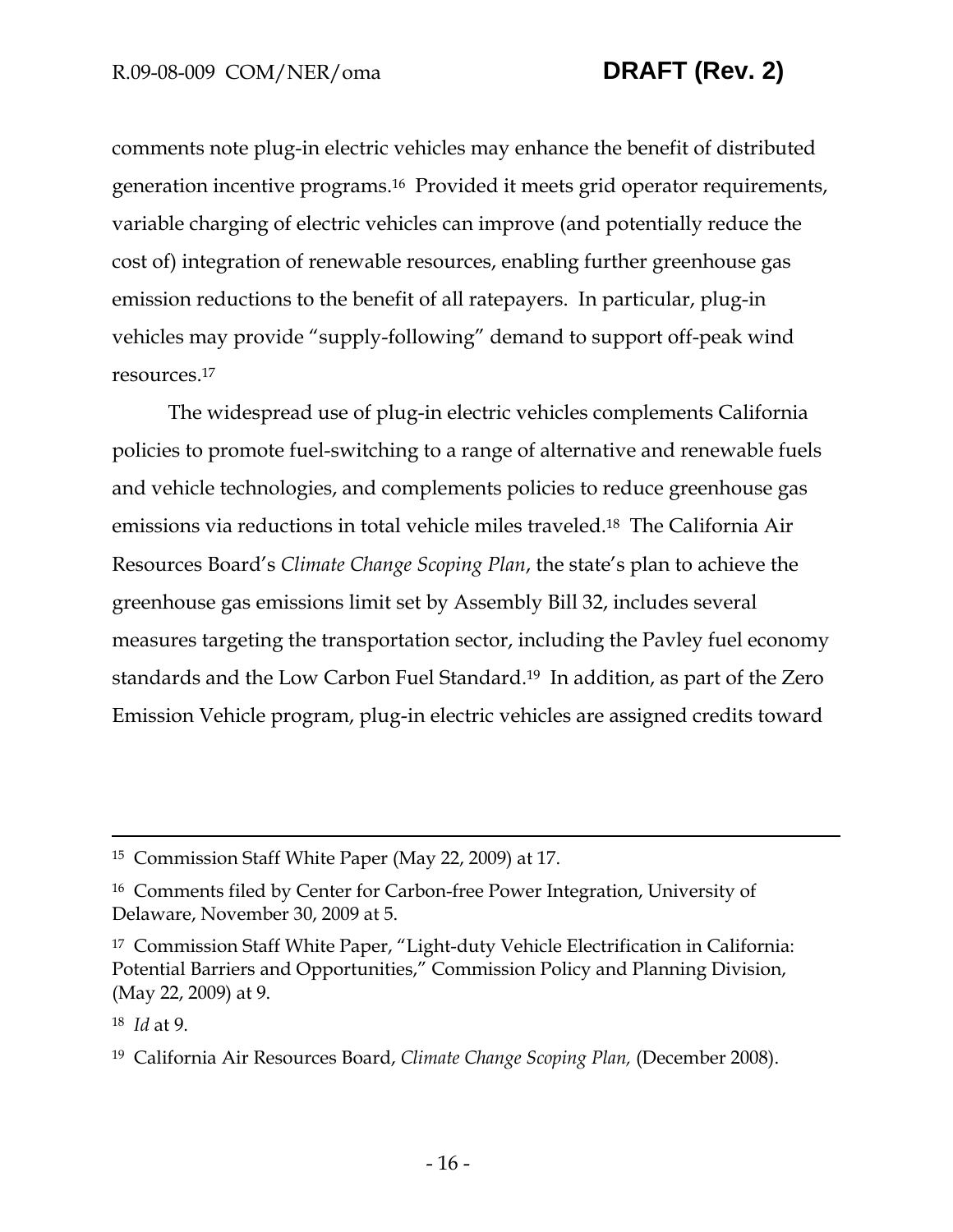meeting regulation requirements through the sale of vehicle technologies.<sup>20</sup> Electric vehicles can play a very important role in the success of both of those programs.

The legislature has recognized the importance of electric vehicle as evidenced, most recently, by the enactment of Senate Bill 626. Senate Bill 626 requires the Commission to evaluate policies to overcome any barriers to the widespread deployment and use of plug-in hybrid and electric vehicles.

The success of electric vehicles in California will, in significant part, depend on the availability of sufficient charging infrastructure. As emphasized by the Commission's Staff White Paper on vehicle electrification, "[i]nfrastructure investments at the customer site, commercial site, public charging site, and distribution system level are all required to prepare the electricity system for the widespread use of [electric vehicles]."21 Commercial and other publicly accessible charging stations will be important given that there are several times more cars than garages in the United States.22

It is within this policy context that the Commission makes this decision.

## **4.2. Legal Analysis of the Public Utilities Code**

Our legal analysis in this decision focuses on the applicability of §§ 216, 218, 740.2, 740.3 and related sections. However, as discussed in Section 4.3 below, the Commission has many other sources of regulatory authority that may be important as we develop policies related to electric vehicles in Phase 2.

-

<sup>20</sup> California Energy Commission, *2010-2011 Investment Plan for the Alternative and Renewable Fuel and Vehicle Technology Program*, (April 2010), at Appendix B.

<sup>21</sup> Commission Staff White Paper at 12.

<sup>22</sup> *Id.* at 41-42.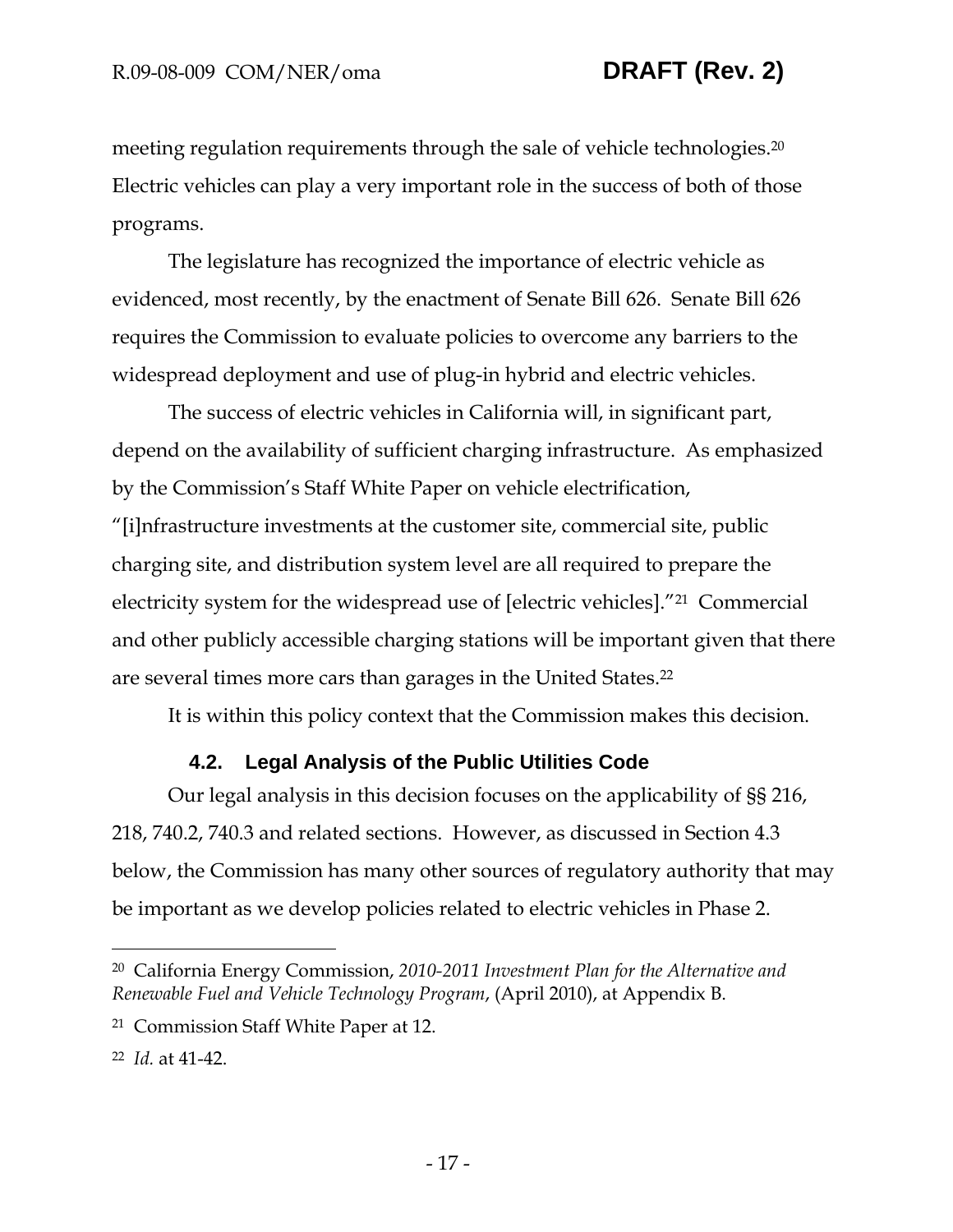Here we determine that the legislature did not intend that the Commission regulate providers of electric vehicle charging services to the public as public utilities.

This determination is based on an analysis and interpretation of the Pub. Util. Code, particularly §§ 216, 218, 740.2, 740.3.

We reach this conclusion early in this proceeding in order to provide regulatory certainty for utilities, entities participating in the electric vehicle markets, investors, and customers. Removing regulatory uncertainty advances the mandates of § 740.2 to remove barriers to the widespread deployment and use of electric vehicles by informing planning prior to the introduction of significant electric vehicles in the market, mitigating related potential risk factors associated with investment opportunities in electric vehicle markets, and providing more certainty around the issues framed in Phase 2 of this proceeding. We note that a legislative codification of this decision's conclusion would remove additional barriers to widespread deployment and use of electric vehicles by providing the statutory surety to redirect resources away from frivolous litigation towards implementation.23

## **4.2.1. Legal Framework**

-

As DRA and IREC point out, many instances of electric vehicle charging do not constitute "public dedication," and thus, the charging provider would clearly not be an electrical corporation or public utility pursuant to §§ 216 and 218. The most obvious such example is a homeowner that charges his or her

<sup>23</sup> SB 547 expressly stated that CNG fueling does not make an entity a public utility after D.91-07-018 reached the same conclusion, this avoided a waste of stakeholder time and resources unnecessarily litigating the issue.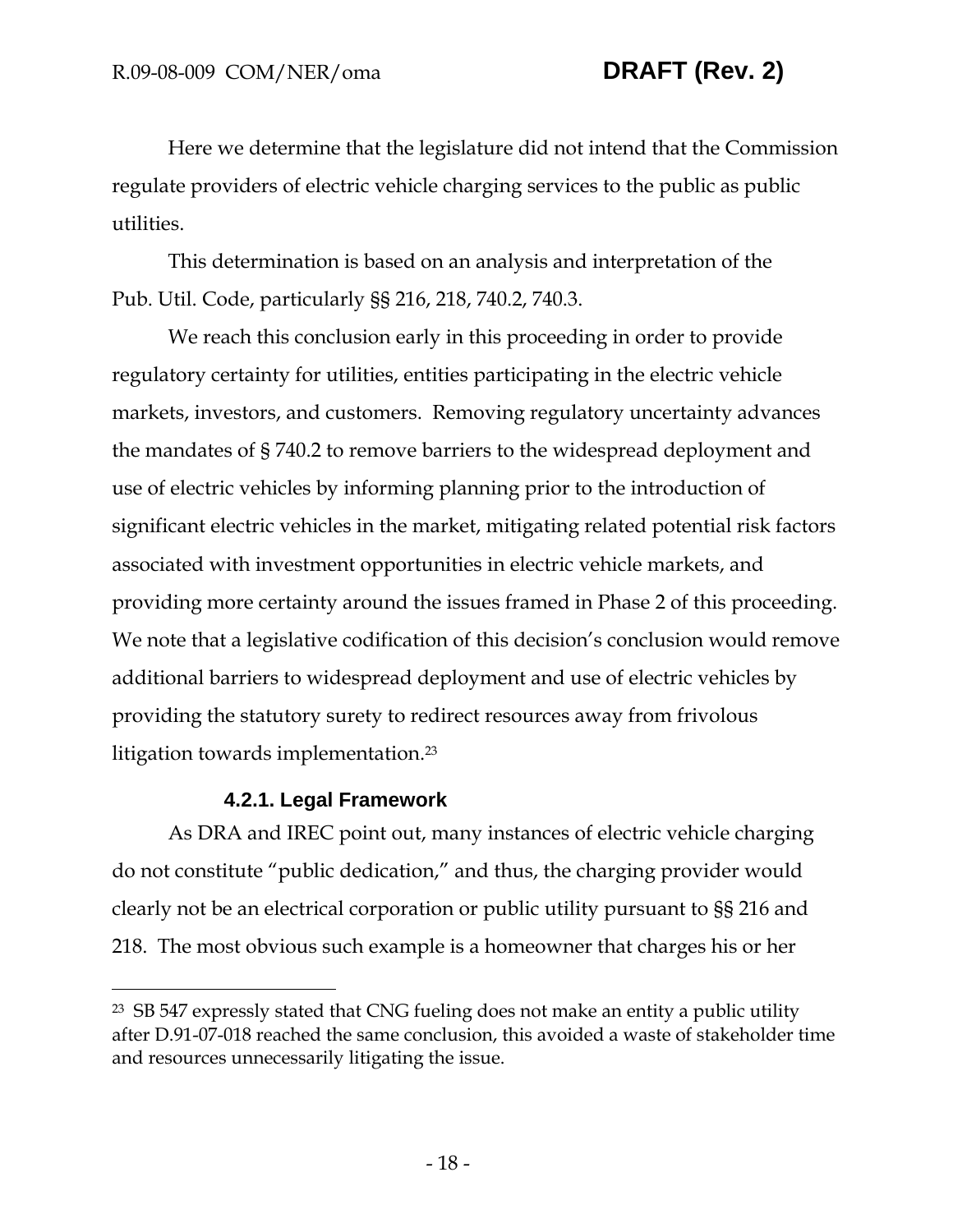own vehicle in his or her own garage and does not offer charging services to others. Clearly, the homeowner's charging equipment is not dedicated to public use and the homeowner would not be found to be a public utility. Other examples could include residential and commercial landlords that provide electric vehicle charging as a service on the premises to tenants, condominium associations that provide electric vehicle charging on the premises as a service to the condominium owners, and employers that provide access to recharging facilities as a service to their employees.

Our analysis here is limited to instances in which electric vehicle charging services are offered to the public.

Pursuant to §§ 216 and 218 the Commission regulates as public utilities corporations and persons owning, controlling, operating, or managing facilities used for the transmission, delivery, or furnishing of electricity to the public. However, the Commission does not have the legal jurisdiction to regulate vehicle service stations. The emergence of electric vehicle charging service providers blurs these jurisdictional lines. Under the California Constitution, only the legislature can confer new powers on the Commission, so we have to look for evidence as to the legislature's intent on this question. As discussed further below, we conclude that under §§ 740.2 and 740.3, the legislature only granted limited authority to the Commission to set rules related to electric vehicle charging. Therefore, we conclude that under existing laws, we do not have jurisdiction to broadly regulate electric vehicle charging service providers as public utilities.

Recently enacted § 740.2 requires the Commission, in consultation with other agencies and industries, to evaluate policies to "… develop infrastructure sufficient to overcome any barriers to the widespread deployment and use of

- 19 -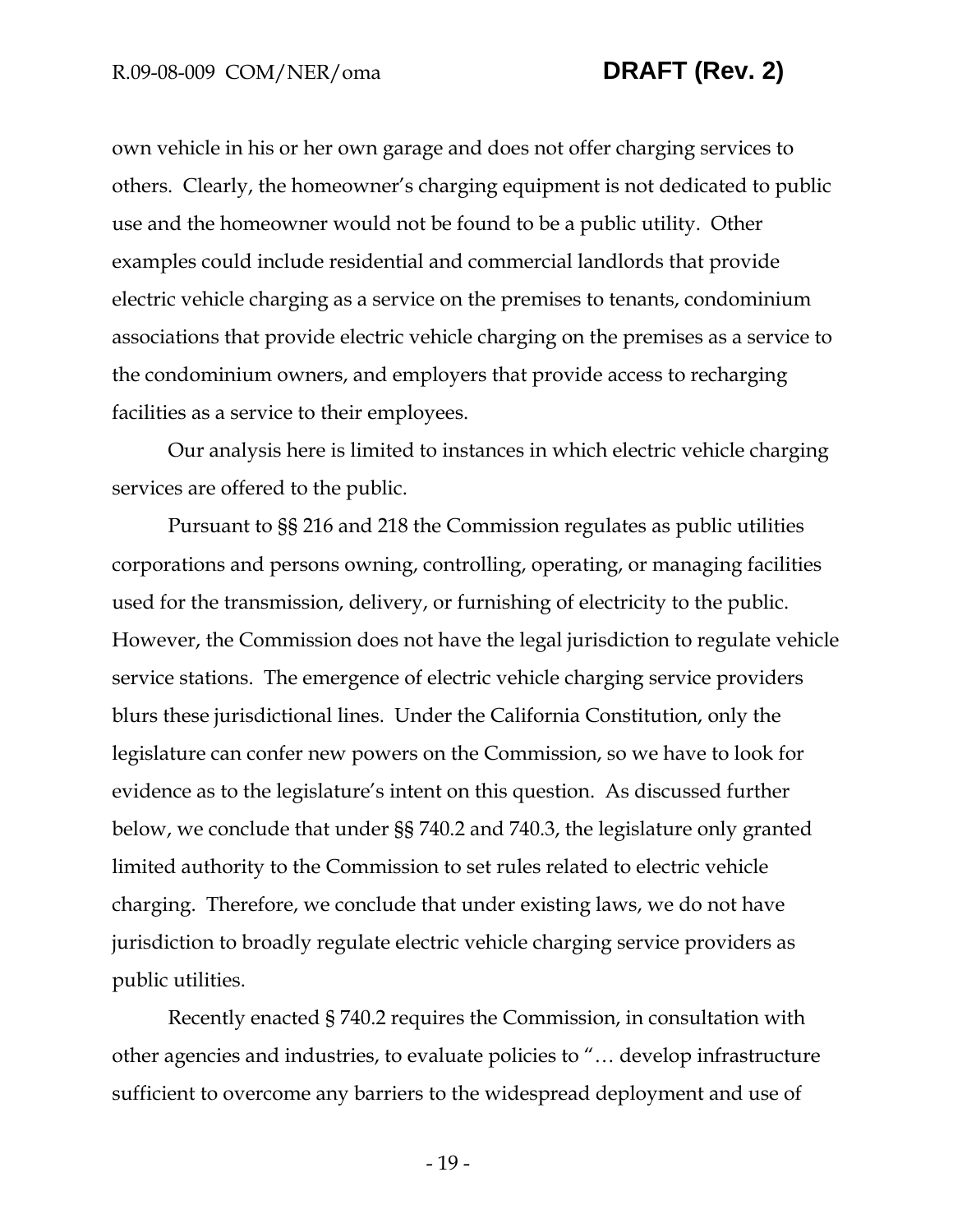plug-in hybrid and electric vehicles." Section 740.2 directs the Commission to focus on the potential impacts of vehicle charging on electrical infrastructure and grid operations. Specifically, the Commission is directed to address grid reliability and infrastructure upgrades, integration of renewable energy resources, technology advancements, legal impediments, and the possible shifting of greenhouse gas emissions reduction responsibility from the transportation sector to the electrical industry. Section 740.2 does not direct the Commission to regulate electric vehicle charging service providers as public utilities pursuant to §§ 216 and 218. Thus we conclude that the legislature did not intend that the Commission treat electric vehicle charging service providers as public utilities. Rather the legislature intended that we use the authority granted in § 740.2 to address the potential impacts of vehicle charging.

Our review of § 740.3 further supports this conclusion.

Section 740.3 directs the Commission to develop policies to promote the development of infrastructure needed to facilitate the use of electric power to fuel low emission vehicles. Nothing in § 740.3 explicitly or implicitly directs the Commission to regulate electric vehicle charging service providers as public utilities. In fact, § 740.3(c) requires that the Commission "ensure that utilities do not unfairly compete with nonutility enterprises." Clearly, the legislature contemplated that providers of electric vehicle charging equipment would include both utility and non-utility entities. Therefore, we conclude that § 740.3 further demonstrates that the legislature did not intend the Commission to treat all electric vehicle charging providers as public utilities pursuant to §§ 216 and 218.

In summary we believe that §§ 740.2 and 740.3 demonstrate that the legislature did not intend that this Commission regulate providers of electric

- 20 -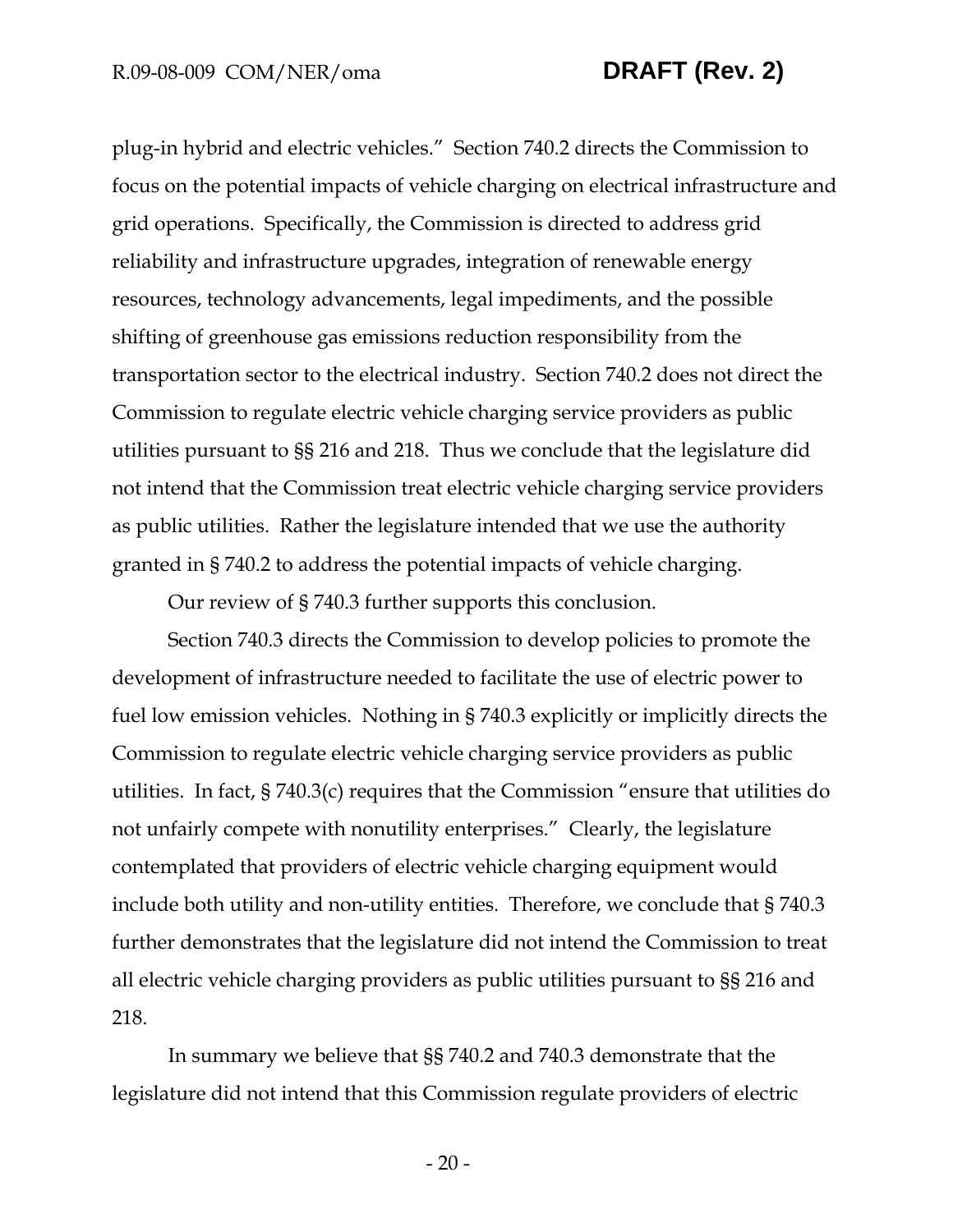vehicle charging services as public utilities pursuant to §§ 216 and 218. Instead the legislature described how the Commission should regulate the impacts of electric vehicle charging in §§ 740.2 and 740.3. In Section 4.3 below we enumerate these and other sources of Commission authority to pertinent to electric vehicle charging.

### **4.2.2. Implications**

Since providing electric vehicle charging services does not make an entity a public utility, it follows that an electric vehicle charging service provider will generally be an end-use customer of a CPUC-jurisdictional load serving entity. A charging service provider that is connecting to the transmission or distribution system of an investor-owned utility will, at the very least, be a retail transmission and distribution customer of the utility. The charging service provider's load-serving entity could be the investor-owned utility, and electricity service provider, or a community choice aggregator.

To the extent an investor-owned utility provides electric vehicle charging services, provision of such services will not affect the utility's status as a public utility. In Phase 2 we will thoroughly consider the appropriate role of investor-owned utilities with regard to electric vehicle charging including a consideration of terms under which a utility can offer such services.

DRA, NRDC and FOE, PG&E, and SMUD, in arguing that electric vehicle service providers are public utilities, asserted that such a finding is necessary to ensure that vehicle charging occurs in a manner that ensures safety and grid reliability. We share these parties' concerns. However, since providing electric vehicle charging services does not make an entity a public utility, we cannot rely on that authority to pursue these important objectives. Instead we must rely on other important sources of regulatory authority as summarized in Section 4.3

- 21 -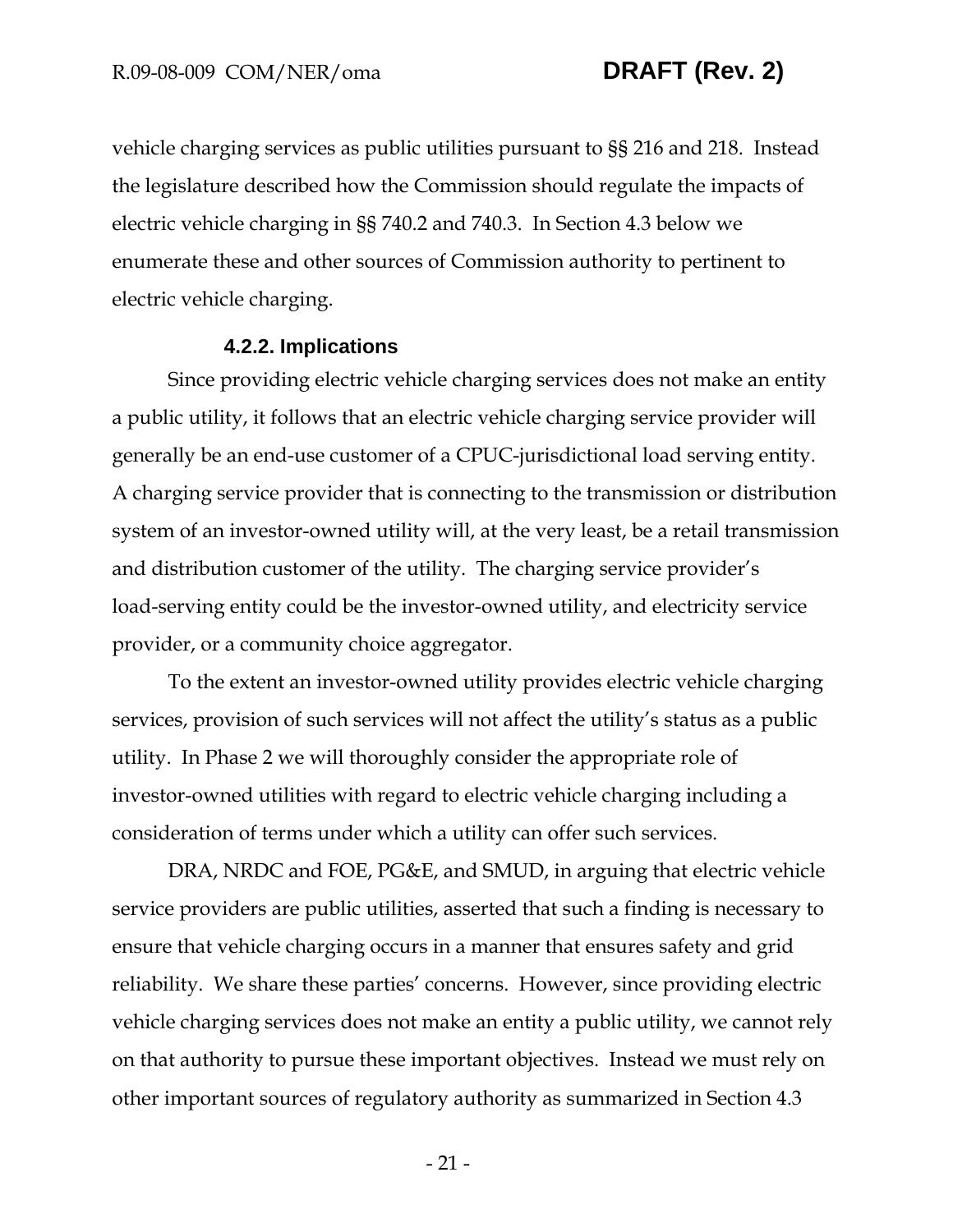below. Some of these sources of authority are common to all end-use customers. Some are specific to vehicle charging.

Our decision today is consistent with laws and policies pertaining to the electric sector including the Renewable Portfolio Standards (RPS), Resource Adequacy (RA), the Emissions Performance Standard (EPS) and Assembly Bill (AB) 32 programs. Many of these policies apply to load-serving entities, thus, the entity from whom an electric vehicle charging service provider purchases retail electricity will be subject to these various mandates. In other words, loadserving entities remain bound to the existing requirements of RPS, RA, EPS, and AB 32 programs, even for that portion of their electricity sales that is ultimately delivered to charging service providers and vehicle owners for the use as a motor vehicle fuel. It is unnecessary to impose these important policies directly on the charging service providers to ensure that the policies are complied with. The Commission's finding in today's decision in no way allows electricity sales to circumvent these requirements.

If a provider of electric vehicles charging services attempts to procure electricity on the wholesale market, rather than purchasing electricity from a load-serving entity, the charging provider's purchase of electricity will constitute a "direct transaction" under § 331(c) and will be subject to all the obligations and limitations that apply to direct transactions including § 365.1. Section 365.1 suspends the ability of retail end-use customers to acquire service from "other providers" subject to a maximum limit provided in the section. Section 365.1 also requires that the Commission ensure that other providers are subject to the same RPS, RA and AB 32 requirements as the three largest investor owned utilities. In other words, it is illegal for an electric vehicle charging services provider to procure electricity on the wholesale market if the entity selling the

- 22 -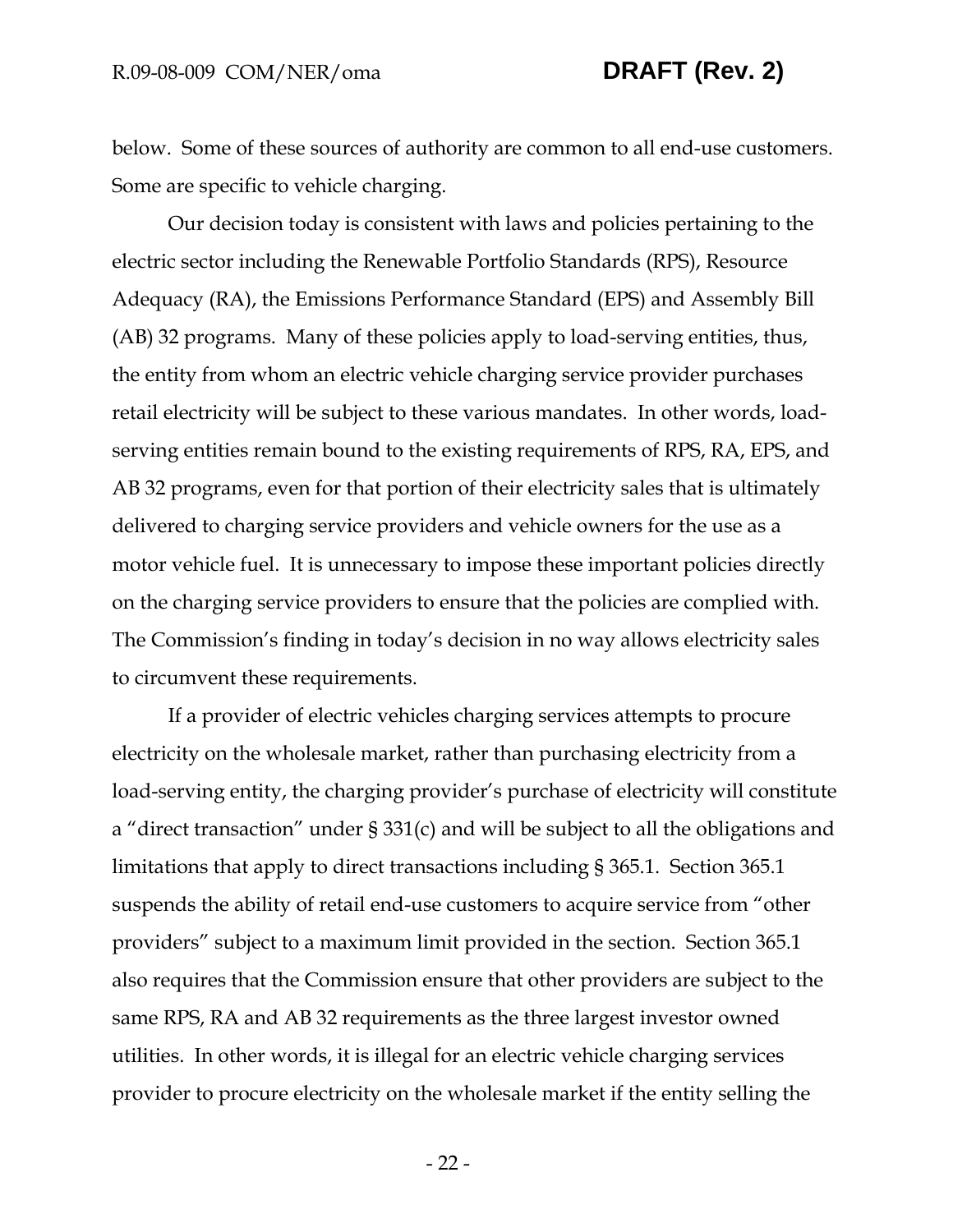power has not complied with the procurement requirements that apply to the utilities. The Commission will exercise its authority in the area of electric vehicle charging to ensure the law is complied with.

The Legislature has recently praised the benefits of an electric vehicle infrastructure as a major component of the state's efforts to promote the use of low emission vehicles. In Section 740.2 the Legislature directed the Commission to assist with the "widespread deployment and use of plug-in hybrid and electric vehicles." This Commission has broad authority to meet this legislative mandate, and has determined that the approach we take today, in combination with the forthcoming decision addressing the issues scoped into Phase 2 of this proceeding, is the best way to do so. Today's decision is consistent with the state's policy of supporting a vibrant market in electric vehicles.

## **4.3. Other Sources of Regulatory Authority Over Electric Vehicle Charging**

While this decision finds that providing electric vehicle charging services does not make an entity a public utility, we have other sources of regulatory authority that we can and will apply to ensure electric vehicle charging is integrated harmoniously into the electric grid. This section amplifies that we retain all authority granted to us under the California Constitution and Public Utilities Code, and discusses specific types of regulatory authority that could be important as we further develop policies in this rulemaking.

## **4.3.1. Senate Bill 626 (Kehoe)**

Section 740.2 (Stats. 2009, c. 355 (SB 626) § 1) states that "[b]y July 1, 2011, the [C]omission shall adopt rules to address all of the following:

(a) The impacts upon electrical infrastructure, including infrastructure upgrades necessary for widespread use of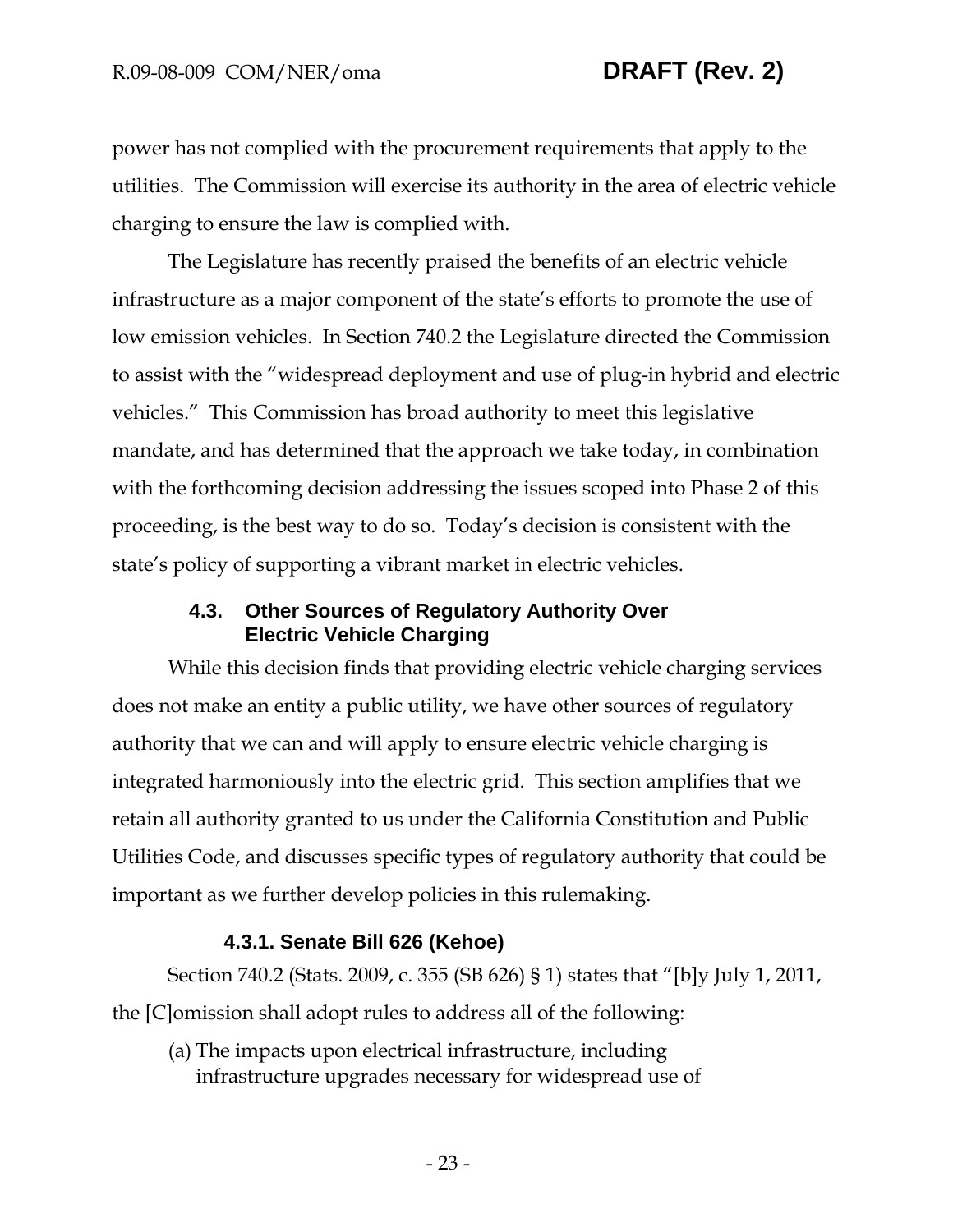plug-in hybrid and electric vehicles and the role and development of public charging infrastructure.

- (b) The impact of plug-in hybrid and electric vehicles on grid stability and the integration of renewable energy resources.
- (c) The technological advances that are needed to ensure the widespread use of plug-in hybrid and electric vehicles and what role the state should take to support the development of this technology.
- (d) The existing code and permit requirements that will impact the widespread use of plug-in hybrid and electric vehicles and any recommended changes to existing legal impediments to the widespread use of plug-in hybrid and electric vehicles.
- (e) The role the state should take to ensure that technologies employed in plug-in hybrid and electric vehicles work in a harmonious manner and across service territories.
- (f) The impact of widespread use of plug-in hybrid and electric vehicles on achieving the state's goals pursuant to the California Global Warming Solutions Act of 2006 and renewables portfolio standard program and what steps should be taken to address possibly shifting emissions reductions responsibilities from the transportation sector to the electrical industry."

We agree with SCE that with the enactment of § 740.2, the legislature

granted the Commission specific authority to implement rules necessary to facilitate the widespread deployment of electric vehicles in California. This authority extends to policies that apply to electric vehicle charging. We intend to exercise this authority to the extent necessary based on our deliberations in Phase 2 of this proceeding.

# **4.3.2. Procurement Authority**

The Commission has extensive jurisdiction to enforce procurement requirements. The Renewable Portfolio Standards (RPS), Resource Adequacy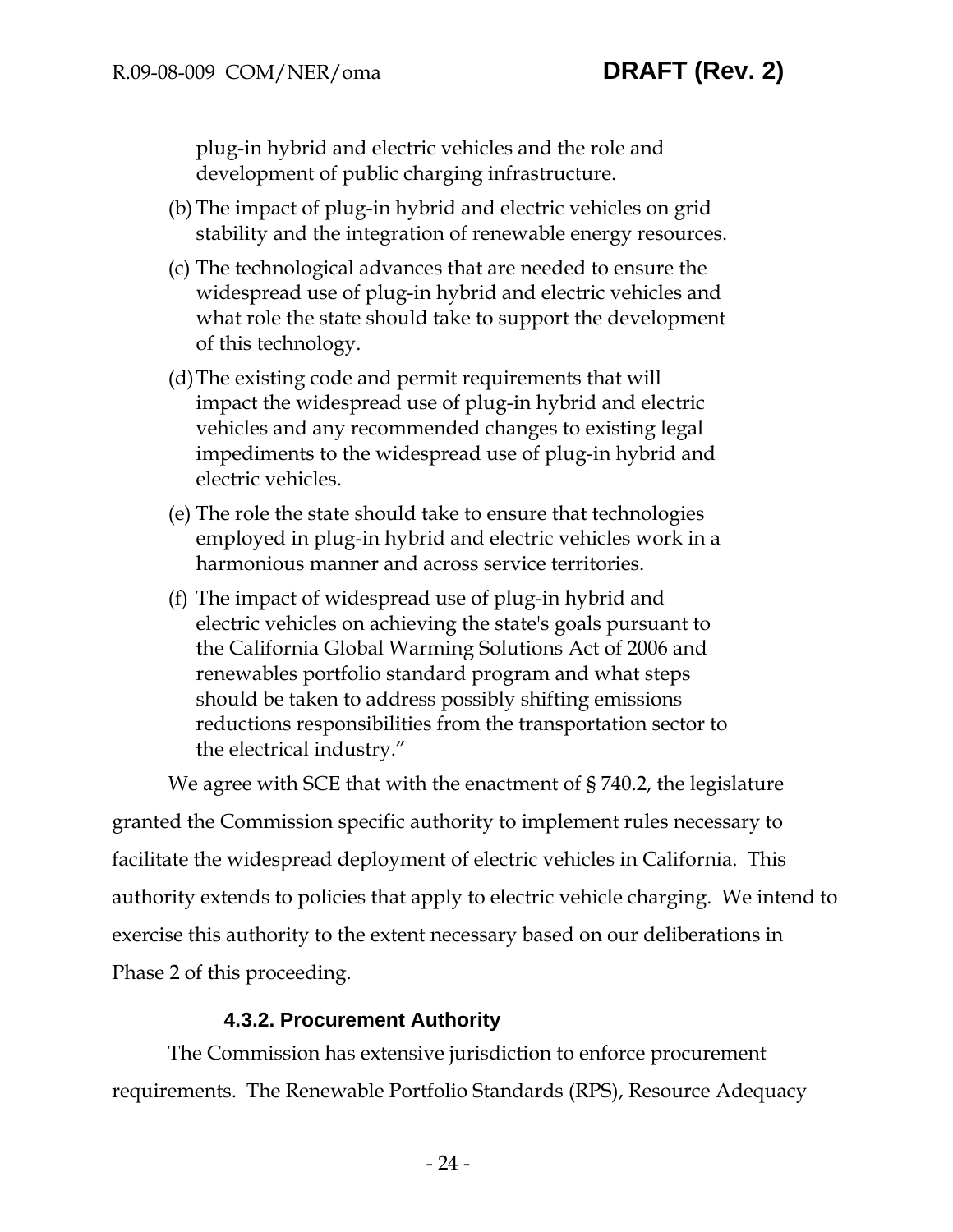-

(RA), and the Emissions Performance Standard (EPS) are just several examples of such jurisdiction. To the extent a provider of electric vehicles charging services procures electricity on the wholesale market for sale to its customers, we intend to exercise our procurement-related jurisdiction to ensure compliance will all applicable requirements.

# **4.3.3. Setting the Conditions of Utility Service**

Since an electric vehicle service provider would receive electricity over a utility's transmission and distribution system, the Commission has authority to dictate the terms under which the utility will provide service to the provider. Following are several examples of such conditions that are already in place:

- The Commission has authority to determine notification and application requirements for customers requesting new electric service. Currently, a customer cannot receive electric service without applying for service with the utility. Additionally, an existing customer is required to provide notice to the utility when the customer makes changes to its connected load.24 Thus, a prospective provider of electric vehicle services would need to notify and apply to the utility before initiating service. An existing utility customer that installs electric vehicle service equipment is also required to notify the utility. Failure to follow these rules could result in the electric vehicle service provider's service being disconnected. This is a significant source of Commission authority to address the impacts of electric vehicle charging on electrical infrastructure.
- Commission-approved rules provide that a utility can discontinue service if a customer is creating unsafe working conditions for utility employees.25 Through this

<sup>24</sup> PG&E Electric Rule No. 3, SCE Rule 3, and SDG&E Electric Tariff Book – Rule 3. 25 *Id.*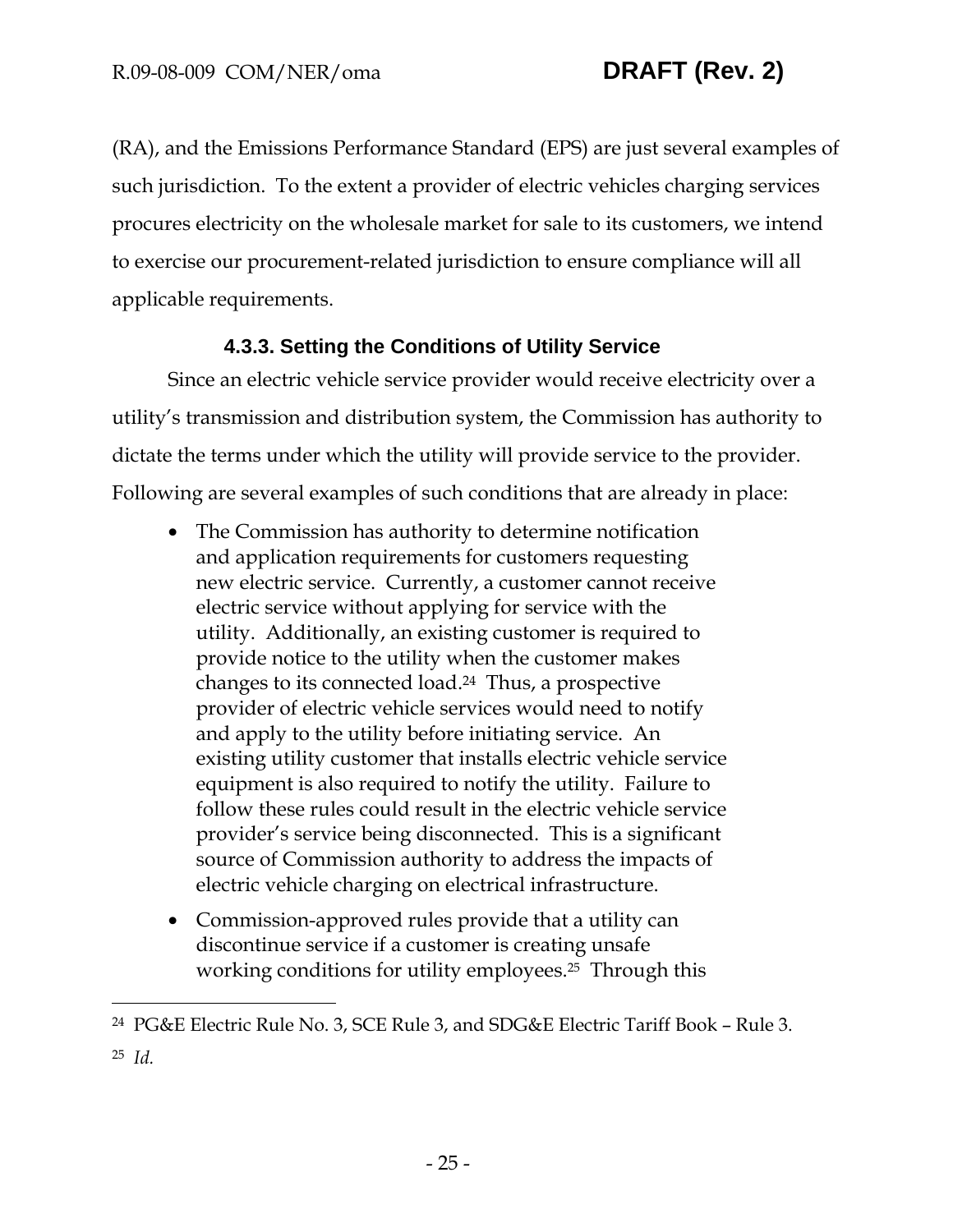-

authority the Commission can address circumstances in which a provider of electric vehicle charging is operating in an unsafe manner.

- The Commission determines the conditions under which a customer can take service under a particular rate. An electric vehicle charging rate could include rules that the Commissions deems appropriate.26
- The Commission sets rules addressing utility and customer obligations pertaining to distribution and service line extensions.27 These rules provide important Commission authority over all customers, including electric vehicle service providers.
- The Commission has adopted extensive interconnection standards governing how customer-owned equipment connects to the grid.28 The Commission can use its authority to adopt appropriate interconnection standards for electric vehicle charging providers.

# **4.3.4. Setting the Rates Charged to Customers with Electric Vehicle Charging Equipment**

The sale of electricity by an investor-owned utility to an electric vehicle

charging service provider is a retail electricity transaction. Therefore, the

<sup>26</sup> For example, SCE has an existing electric vehicle rate for its commercial customers (Schedule TOU-EV-3). Among other things, the tariff state that "[w]here SCE determines that the operation of the EV charging facilities may interfere with service to that customer or other customers, SCE will install a load management device to control when EV charging will occur."

<sup>27</sup> See also PG&E Electric Rule Nos. 15 & 16, SCE Rules 15 & 16, and SDG&E Electric Tariff Book – Rules 15 & 16 addressing utility and customer obligations pertaining to distribution and service line extensions.

<sup>28</sup> See, for example, PG&E Electric Rule No. 21; SCE Rule 21, and SDG&E Electric Tariff Book – Rule 21 concerning interconnection of generation facilities with the distribution grid.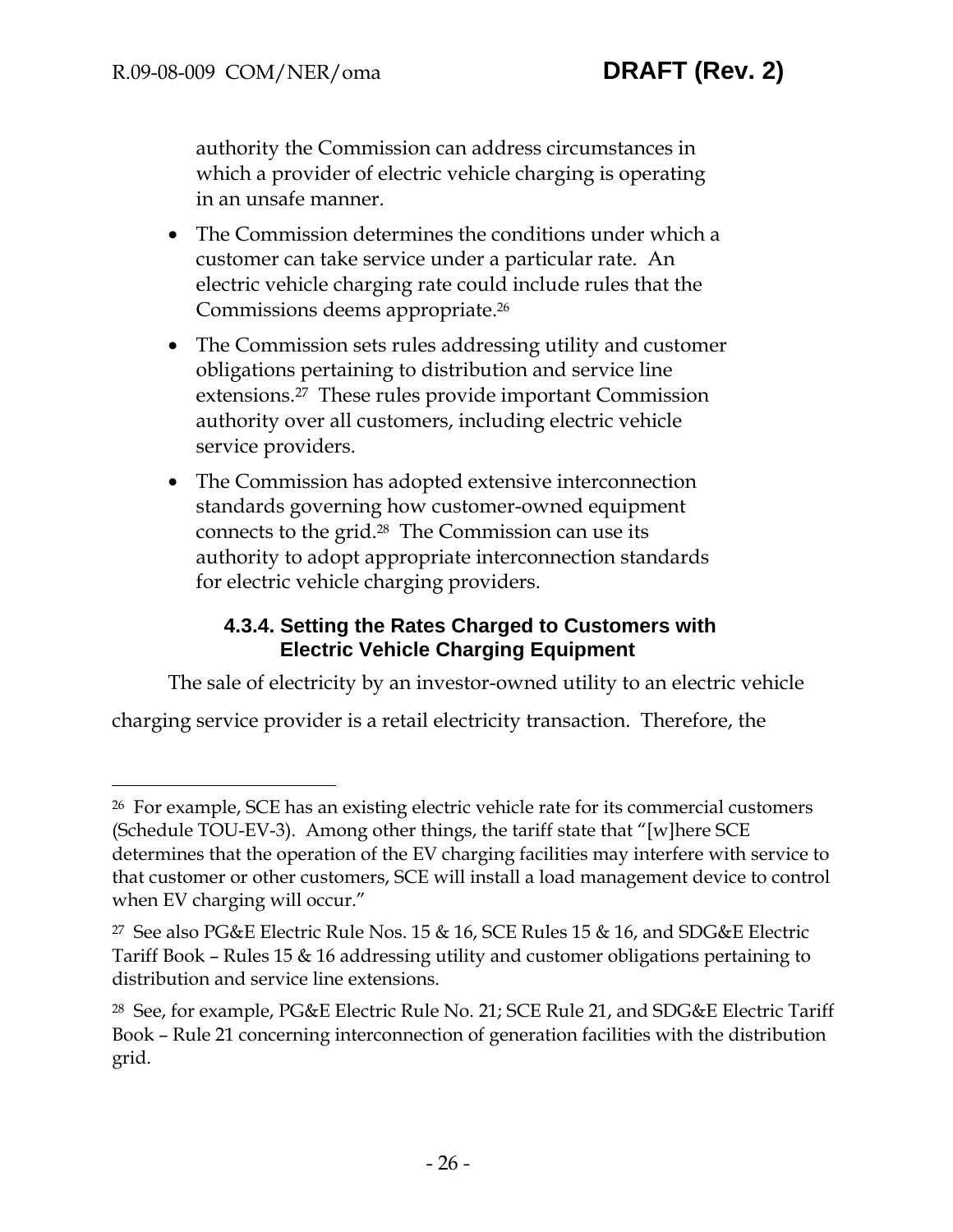Commission has jurisdiction over that transaction and can set the rate that the provider pays to the utility. If the provider is a bundled customer of the utility, then the Commission can set all components of the rate. If the provider is a customer of an electricity service provider or community choice aggregator, the Commission can set all components of the rate except for the generation component.

Designing and approving the rates that a utility charges its customers is a fundamental area of Commission authority.29 Rate design has a significant impact on how much electricity consumers use, and when, and the Commission has had a long standing policy of adopting marginal cost-based rates.<sup>30</sup>

Rate design can include volumetric charges (dollar per kilowatt-hour), demand charges (based on peak usage during a specified time period), and fixed charges. Rates can be designed separately for each cost component (i.e., generation, distribution, and transmission) to reflect how a customer's usage impacts the specific cost category. For example, the distribution component of the rate could include a demand charge to reflect the fact that the distribution system is designed to meet peak load.

The Commission's rate design authority may be a tool to address how electric vehicles impact the electric grid and can help to integrate renewable energy resources. The rate that an electric vehicle charging provider pays to the utility will be a cost of doing business that the charging provider may pass on to its customers or absorb. The charging provider will have a strong incentive to

-

<sup>29</sup> Pub. Util. Code § 451.

<sup>30</sup> *See* D.82-12-113 (10 CPUC2d 512), D.83-12-065 (13 CPUC2d 619), D.83-12-068 (14 CPUC2d 15), and D.84-12-068 (16 CPUC2d 721).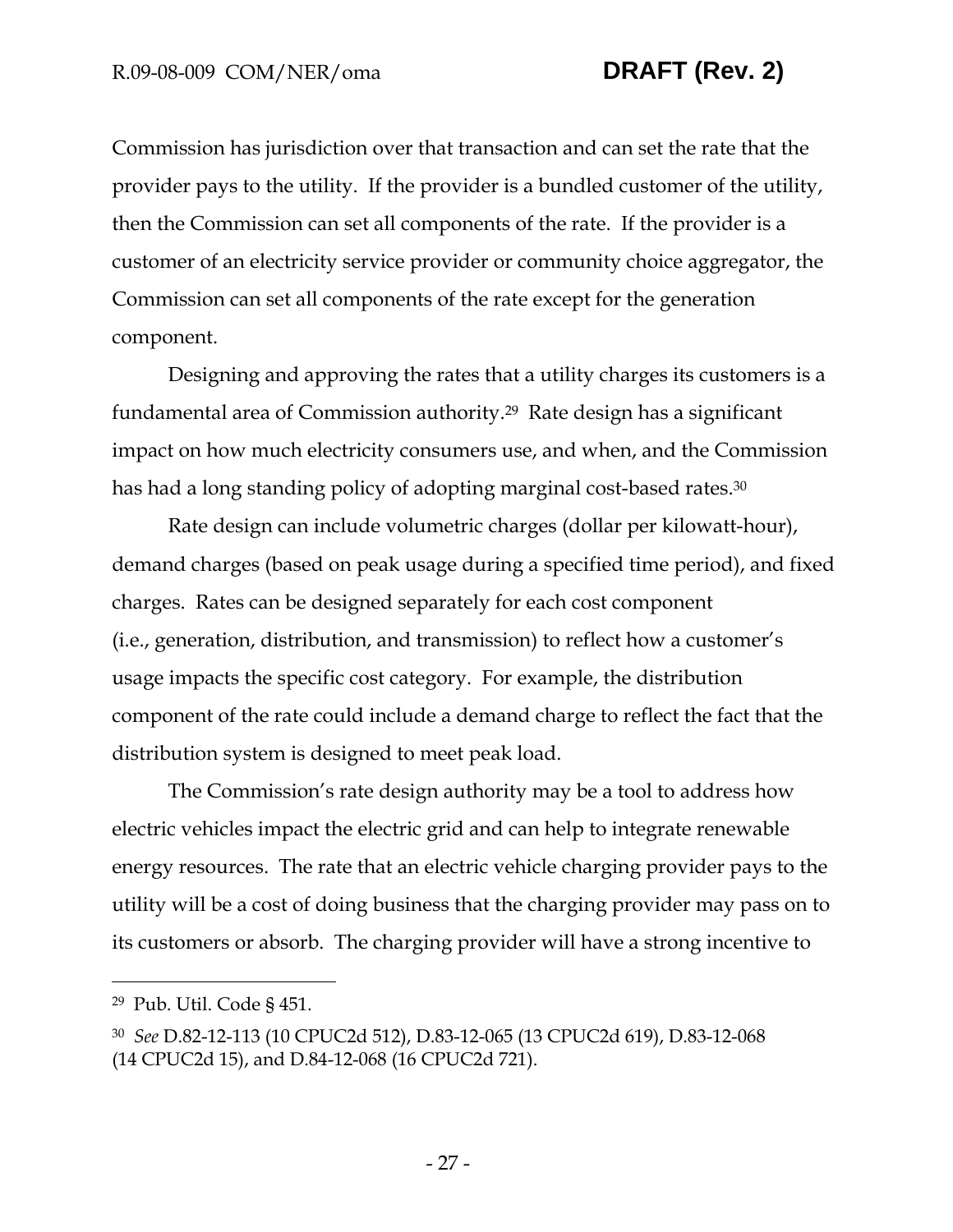operate its business in a manner that is compatible with the needs of the electric grid.

# **4.3.5. Adopting Demand Response and Energy Efficiency Programs**

The Commission has the authority to create demand response and energy efficiency programs to provide customers incentives to reduce their energy usage at certain times (demand response) or on an ongoing basis (energy efficiency). Existing programs have resulted in significant peak load reductions and energy savings.

The Commission can create programs that are specifically targeted at electric vehicle charging to address the potential impacts of charging on electrical infrastructure.

# **4.3.6. Authority to Adopt Interoperability Standards**

Senate Bill 17 (Padilla, Chapter 327, Statutes of 2009) established that "[i]t is the policy of the state to modernize the state's electrical transmission and distribution system to maintain safe, reliable, efficient, and secure electrical service, with infrastructure that can meet future growth in demand" and achieve specified policies, which the bill characterizes as a "Smart Grid."31

Among other things, the law directs the Commission "to adopt standards and protocols to ensure functionality and interoperability developed by public and private entities, including, but not limited to, the National Institute of Standards and Technology [NIST]…"32 NIST is considering several standards

 $\overline{a}$ 

<sup>31</sup> Section 8360.

<sup>32</sup> Section 8362(a).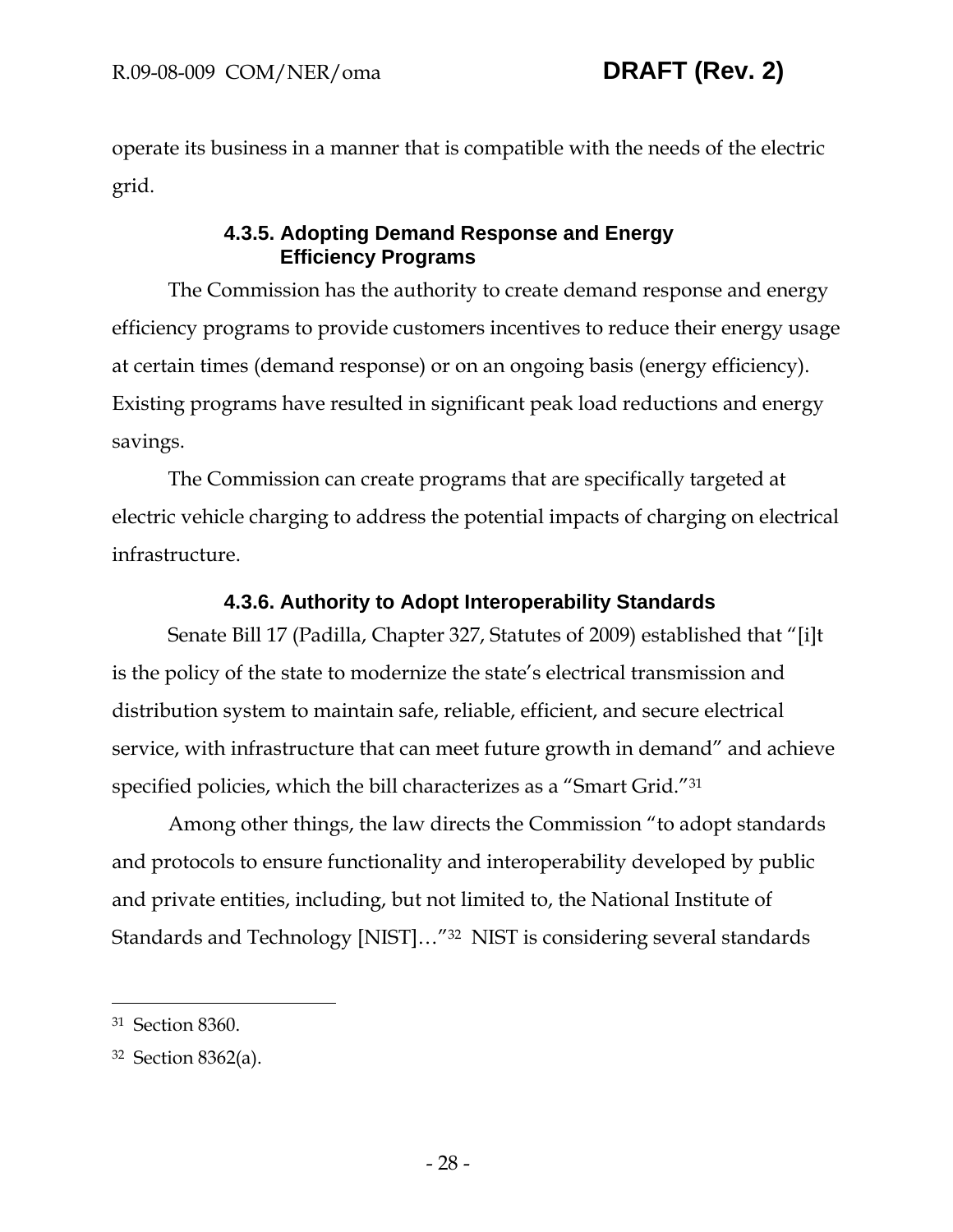related to communication between electric vehicles, vehicle charging equipment, and the electric grid.33

The Scoping Memo in this rulemaking recognized the importance of interoperability standards in the context of electric vehicles.34 The Commission's authority to adopt interoperability standards, granted by Senate Bill 17, will be an important tool to ensure that electric vehicles and electric vehicle charging providers can integrate smoothly into the electric grid.

# **4.4. Federal Energy Regulatory Commission (FERC)**

In comments, PG&E and SCE have expressed a concern that investor-owned utility sales of electricity to electric vehicle service providers could be deemed a "sale for resale" by FERC and, thus, fall under the exclusive jurisdiction of FERC.

PG&E's and SCE's concern is misplaced.

Under the Federal Power Act, "sale of electric energy at wholesale in interstate commerce" is subject to the jurisdiction of FERC. "[S]ale of electric energy at wholesale" is defined as "a sale of electric energy to any person for resale."35

In Section 4.2 we conclude that selling electric vehicle charging services does not make an entity an electric utility and that a seller of electric vehicle charging services that purchases electricity from an investor-owned utility is an

-

<sup>33</sup> See NIST Special Publication 1108, *NIST Framework and Roadmap for Smart Grid Interoperability Standards Release 1.0* from the Office of the National Coordinator for Smart Grid Interoperability, Jan 2010 at 70-71. Specifically, SAE J1772, SAE J2836, and SAE J2847 are promising standards that the Commission could adopt pursuant to SB 17.

<sup>34</sup> Assigned Commissioner's Scoping Memo at 12.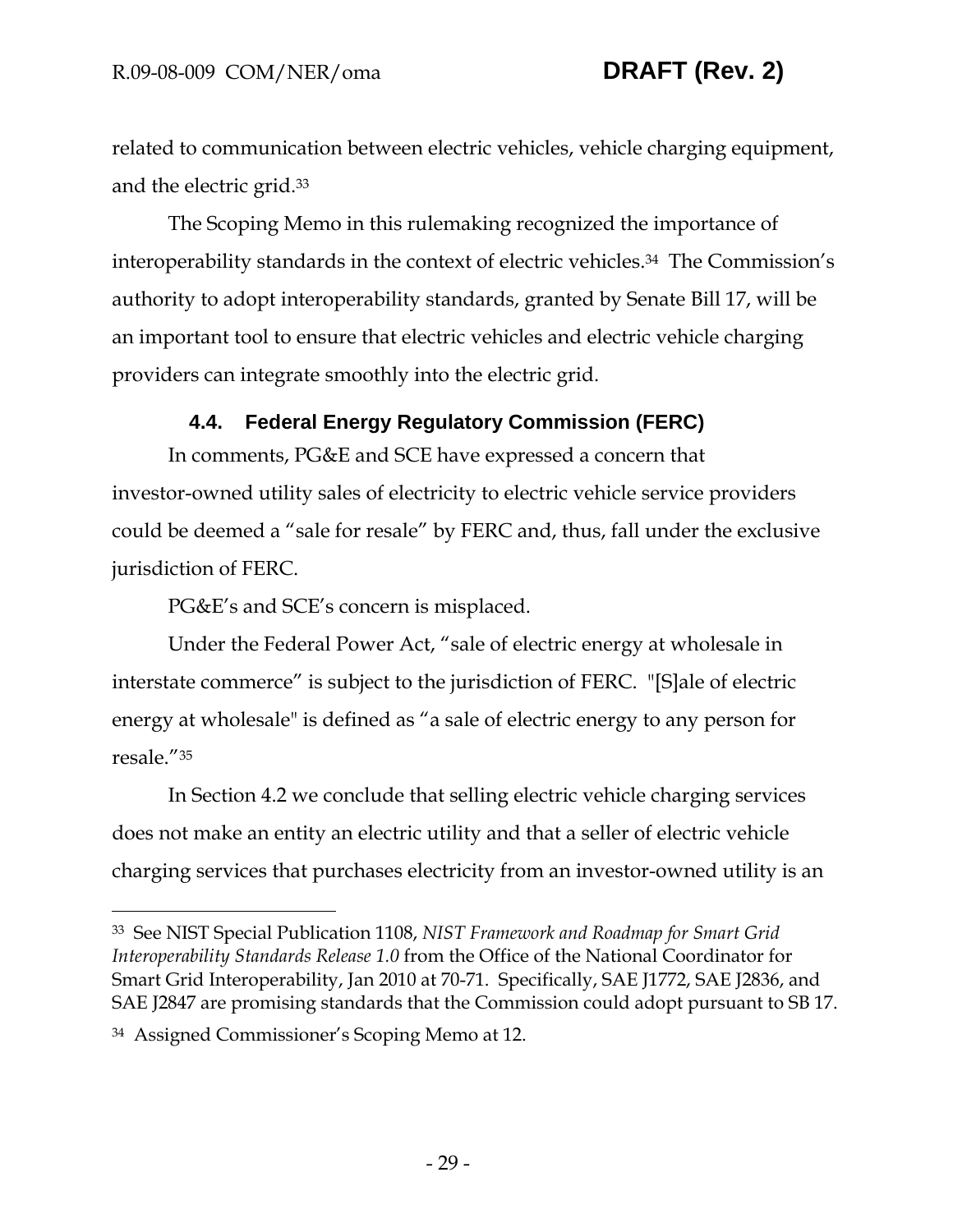end-user that purchases the electricity at retail. Thus, the sale of electricity by an investor-owned utility to an electric vehicle service provider is a retail sale of electricity, not a wholesale sale or a "sale for resale." This means that the sale falls under the exclusive jurisdiction of the California Public Utilities Commission, not under the jurisdiction of FERC.

To the extent any party perceives uncertainty in this area, that party is free to seek a FERC declaratory order or a FERC order disclaiming jurisdiction.

## **5. Immediate Need for Additional Consumer Protection**

Some parties commented on the need for additional consumer protection oversight of the retail sale of electricity as a motor vehicle fuel. Currently, the sale of "motor fuel," as governed by the Bus. & Prof. Code, does not include the retail sale of electricity used for motor vehicle fuel. The Bus. & Prof. Code contains important consumer protection laws, including Bus. & Prof. Code §§ 12300-12314 (Standards of Weights and Measures), §§ 12500-12517 (Weighing and Measuring Devices), §§ 16600-17365 (Preservation and Regulation of Competition), and §§ 17500-17930 (Representations to the Public).

Further amendments to the Bus. & Prof. Code may be appropriate. Such amendments would be consistent with the Legislature's action following the Commission's issuance of D.91-07-018. At that time, the Legislature promptly addressed consumer protection. Recognizing that compressed natural gas was not traditionally considered a "motor fuel" and that its use as such potentially created a gap in applicable consumer protection laws, the Assembly Committee on Utilities and Commerce drew attention to the need to classify compressed

 <sup>35 16</sup> U.S.C. § 824(d).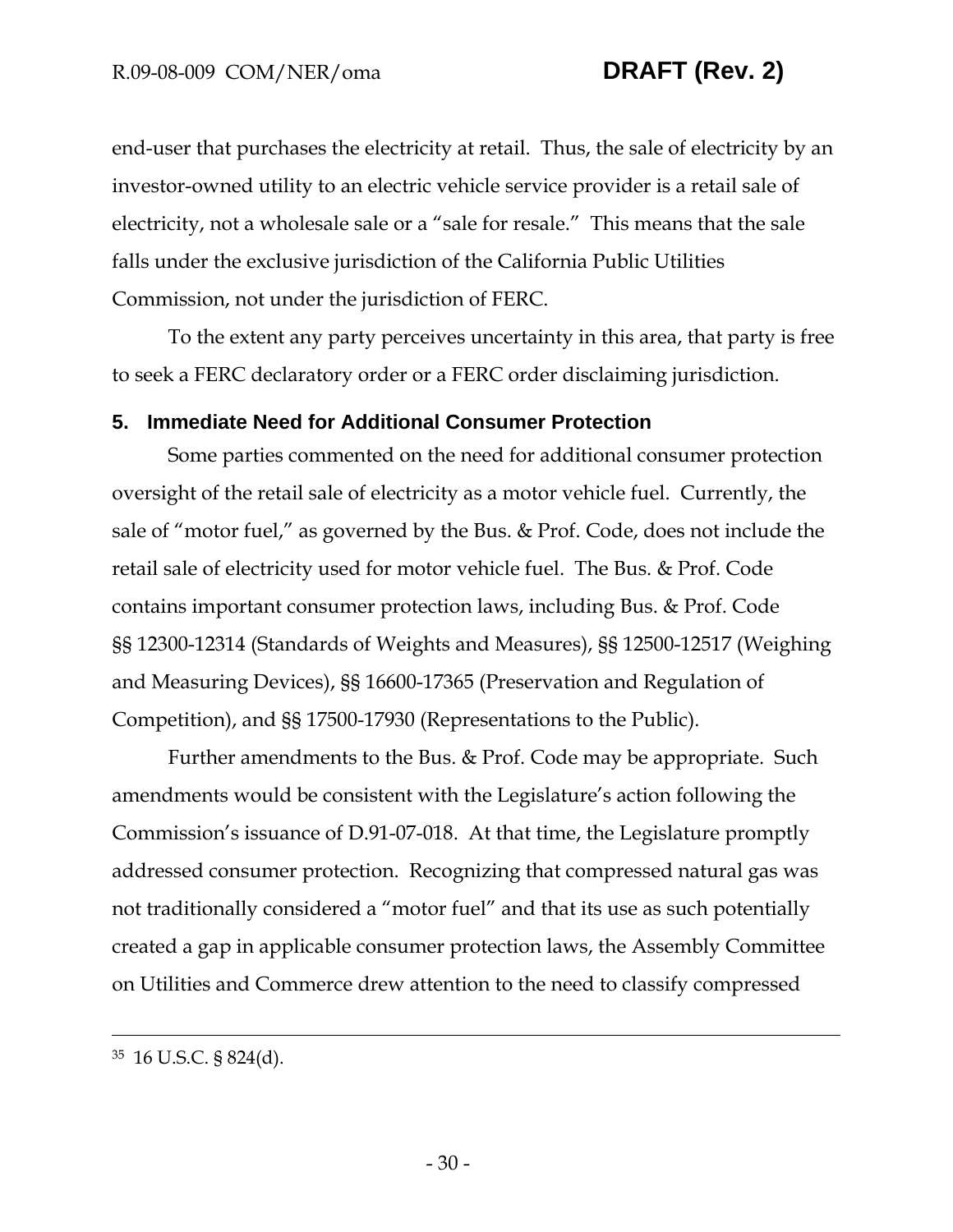natural gas "as a 'motor fuel' for purposes of the Bus. & Prof. Code to avoid creating an entity not subject to any consumer protections laws whatsoever." (Bus. & Prof. Code § 13404.)

This is an area that may require review by the Legislature to expand, if necessary, those protections governing "motor fuel" to include electricity.

### **6. Home Charging Equipment Installation Streamlining**

Issues relating to charging installation streamlining are included within the scope of this proceeding (Scoping Memo at 6). Installation streamlining issues are prioritized as the current customer experience in establishing electric charging service presents a potential barrier to the widespread use of plug-in hybrid electric vehicles and battery electric vehicles.

On March 16, 2010, the Commission, in collaboration with the California Air Resources Board and the California Energy Commission, held a Joint Energy Agency workshop entitled "Electric Vehicle Workshop: Accelerating the Installation of Home Charging Equipment." The purpose of the workshop was to identify steps the State Legislature, the Commission, and other state regulatory agencies and local governments can take to streamline single-user residential charging installations.

Workshop panelists included representatives from automakers, charging equipment manufactures, charging equipment installers, local government officials, California Department of Housing and Community Development officials, large municipal utilities and investor-owned utilities. Panelists made a number of recommendations to the Commission, the State, and local governments to improve the current customer experience related to establishing service.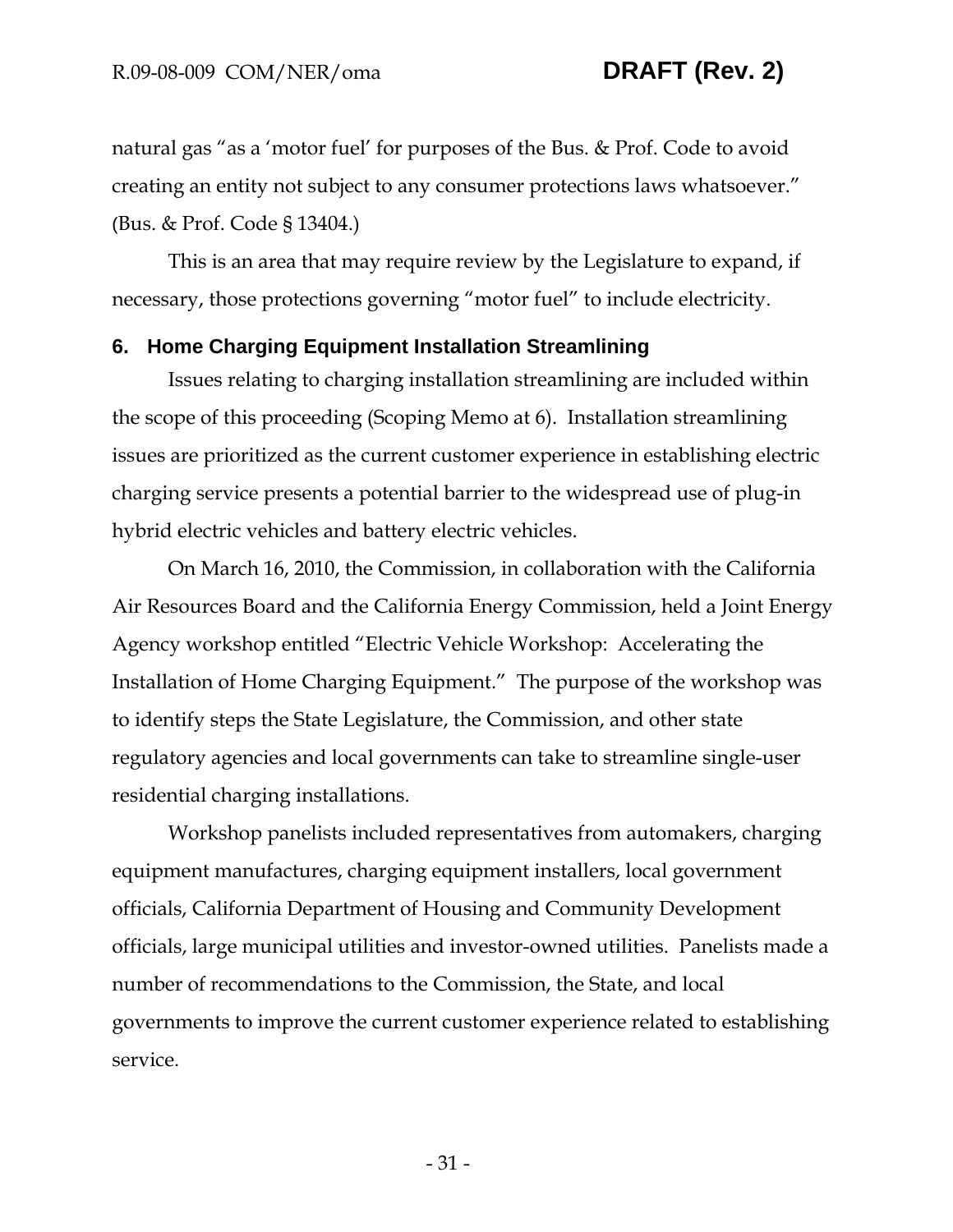The Scoping Memo indicated the role of the Commission with respect to charging infrastructure streamlining issues is unclear. (Scoping Memo at 6.) In support of this position, workshop panelists indicated installation streamlining is a core competency of local jurisdictions, but that utilities the Commission regulates have a role to play. (March 16, 2010 RT 39.)

Workshop panelists suggested utilities would benefit from early identification of who is purchasing electric vehicles to anticipate whether the distribution system is adequate, provided this information-sharing did not violate customer privacy. (March 16, 2010 RT 156.) To address this issue, the Commission suggested regulated utilities could develop jointly with automakers a formalized notification process to quickly identify charging locations at the time of plug-in electric vehicle purchase. To ensure service reliability at customer-premise installations, and to ensure customer satisfaction, utilities, automakers, and electric vehicle service providers have a shared incentive to develop customer plans to support early identification of charging locations and voltages. Section 4.3.3 herein clarifies the Commission's authority to set terms of notification through customer applications for service. The Commission's authority to set terms of notification via customer applications should complement ongoing notification processes development through existing partnerships.

Further, March 16 workshop panelists observed that the charging equipment installation time itself is *de minimis*; the installation delay frequently arises in the hand-off of responsibility from one participant in the process to another; i.e., from the customer to the automaker, to the equipment installer, to the local utility, to the local government permitting and inspection official (March 16, 2010 RT 18). Some automakers appear to be addressing this challenge

- 32 -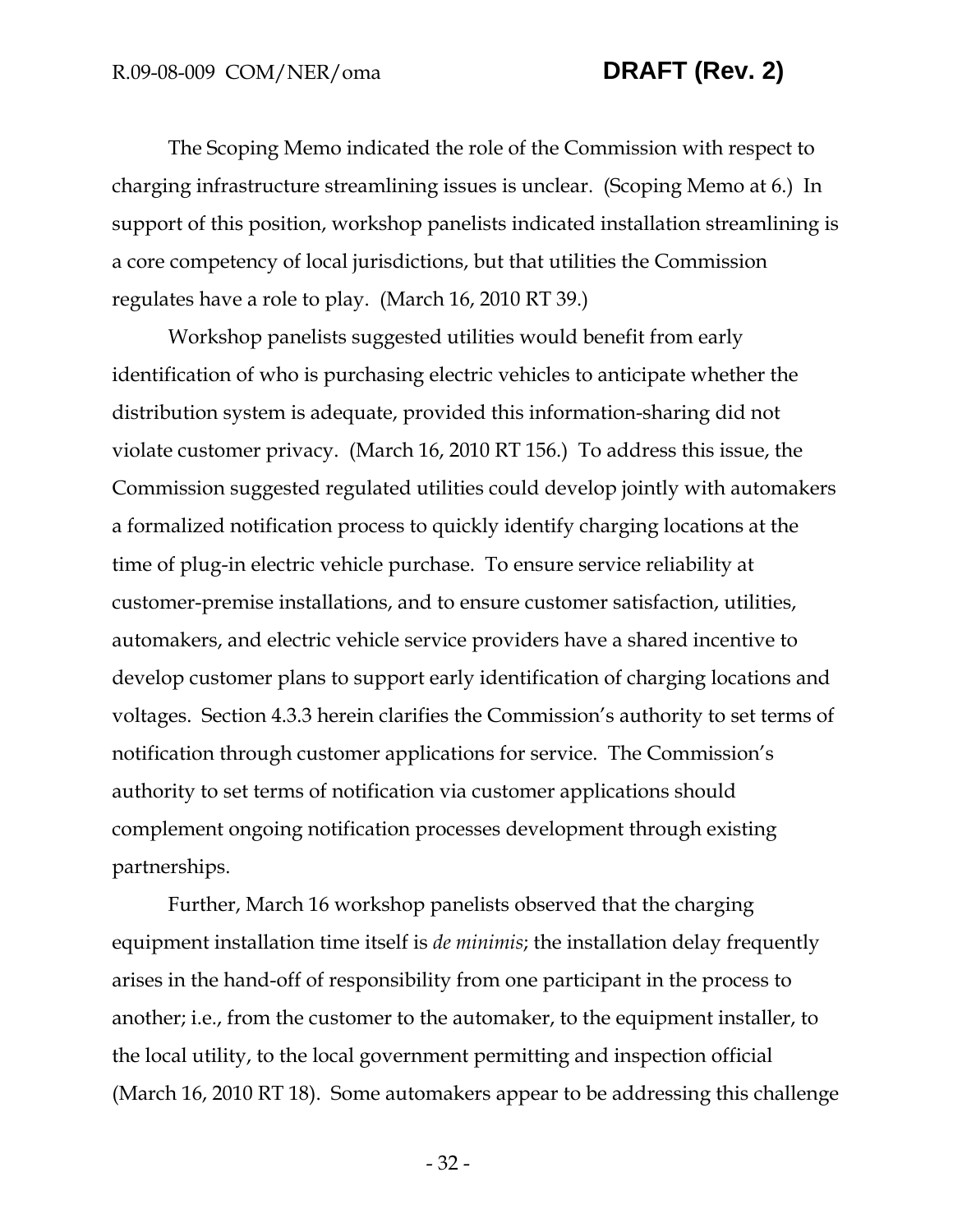by selecting charging equipment installation companies that will oversee these handoffs.

The Commission again underscores its support for efforts on the part of trade alliances, regional and local governments, utilities, and industry actors to partner and work in parallel to the Commission rulemaking process toward common sets of best practices to prepare for the deployment and widespread use of plug-in electric vehicles. The Commission has authorized regulated-utility funding to participate in plug-in electric vehicle readiness efforts through its general rate case authorization and in certain program authorizations. The Commission intends to continue its consideration in Phase 2 of the proceeding of installation streamlining as part of a broader effort to prepare for the deployment of plug-in electric vehicles at the end of this year (2010).

# **7. Phase 2**

This proceeding will remain open for consideration in Phase 2 of this proceeding of a number of additional issues as identified preliminarily in the Scoping Memo. Some of the issues we will potentially address in a Phase 2 decision are as follows:

- Any health and safety issues related to electric vehicle charging and the associated infrastructure;
- The appropriate utility role in the provision of electric vehicle charging services to the public;
- The appropriate utility role with respect to charging equipment on the customer's side of the meter;
- Ways in which the utilities can further help to streamline the installation of home charging infrastructure;
- Cost and benefit allocation, including a consideration of the circumstances in which the costs of any distribution system upgrades should be borne by an individual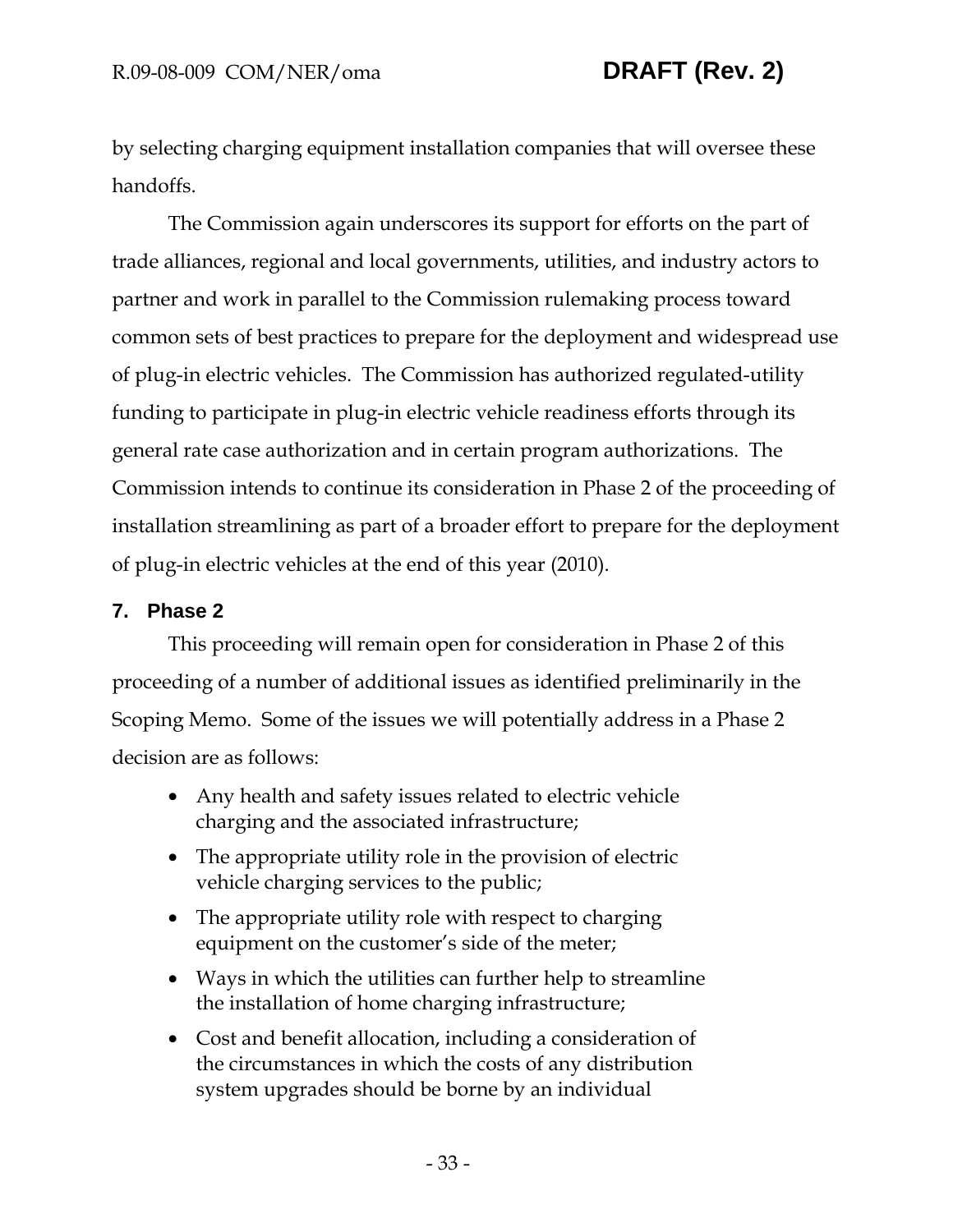customer or be recoverable from all customers, and consideration of benefits including improved asset utilization and integration of renewable energy;

- Principles for electric vehicle time-variant rates to align rates with system costs and impacts;
- Metering requirements;
- Any appropriate tariff rules pertaining to an electric vehicle service providers interconnection with the utility's infrastructure;
- Development of appropriate smart charging programs or policies to manage the impacts of electric vehicle charging on the grid;
- Intra and inter utility billing policies; and
- Other issues required to comply with SB 626.

Additionally, as indicated in the Scoping Memo, we will continue to leave open the possibility that the Commission should consider natural gas vehicle-related policies while developing policies that apply to electric vehicles.

Parties have suggested workshops as a possible means of developing these issues. We agree that workshops may be helpful. More details regarding process will be provided after a prehearing conference is held in Phase 2.

### **8. Conclusion**

After having considered all the arguments presented by parties in this proceeding, we conclude that the ownership or operation of a facility that sells electric vehicle charging services to the public and the selling of electric vehicle charging services from that facility to the public does not make the corporation or person a public utility within the meaning of § 216 solely because of that sale, ownership or operation. In Phase 2 of this proceeding, we will consider a number of other issues raised by parties. We will convene a prehearing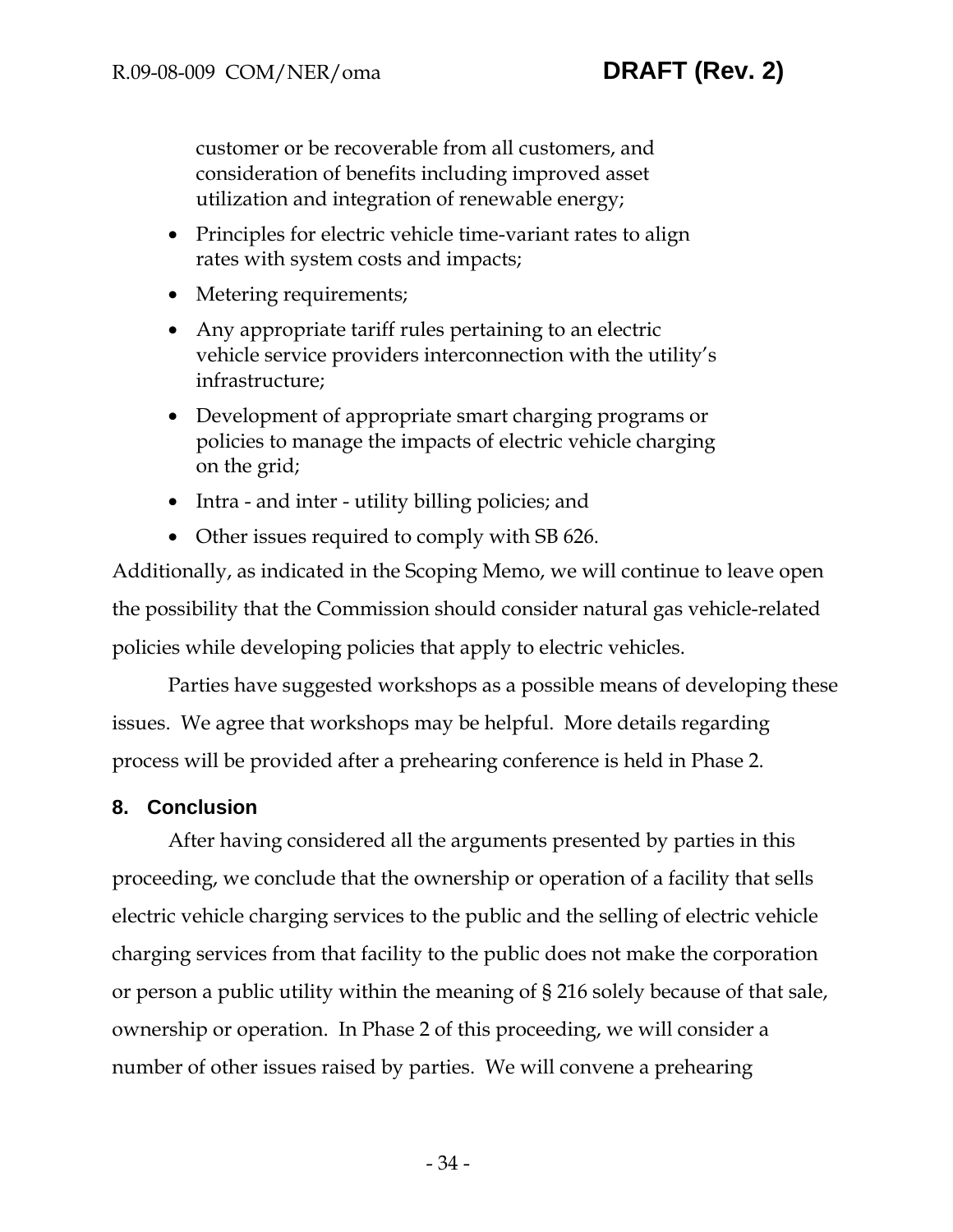conference to initiate Phase 2 and more fully define the issues and the appropriate processes to address those issues.

### **9. Comments on Proposed Decision**

The proposed decision of the assigned Commissioner Nancy E. Ryan in this matter was mailed to parties in accordance with Section 311 of the Public Utilities Code and comments were allowed under Rule 14.3 of the Commission's Rules of Practice and Procedure. Comments were filed on June 10, 2010 by CARE and NCRA, Clean Energy, DRA, EDF, the EV Service Provider Coalition, the Los Angeles Department of Water and Power (LADWP), NRDC and FOE, PG&E, SCE, SEU, and TURN, and reply comments were filed on June 15, 2010 by DRA, the EV Service Provider Coalition, NRDC and FOE, PG&E, SCE, SEU, and WSPA.

Several parties including CARE and NCRA, DRA, NRDC and FOE, PG&E and TURN commented on the decision's analysis of § 216 and related sections. The decision has been revised in response to parties' arguments.

DRA, NRDC and FOE, and SCE contend that the decision needs to state that the Commission retains jurisdiction in a number of areas that will be important to protect consumers and the environment and ensure a successful expansion of electric vehicle use. In response, we have added a new Section 4.3, which lays out important sources of regulatory authority that the Commission will consider using as we develop policies in Phase 2.

Other revisions have been made to the body of the decision in response to comments. Below we discuss comments that are not addressed elsewhere.

Clean Energy believes the Commission should prohibit utilities from putting in ratebase investments to provide home refueling and recharging services. We decline to address Clean Energy's request in this decision. As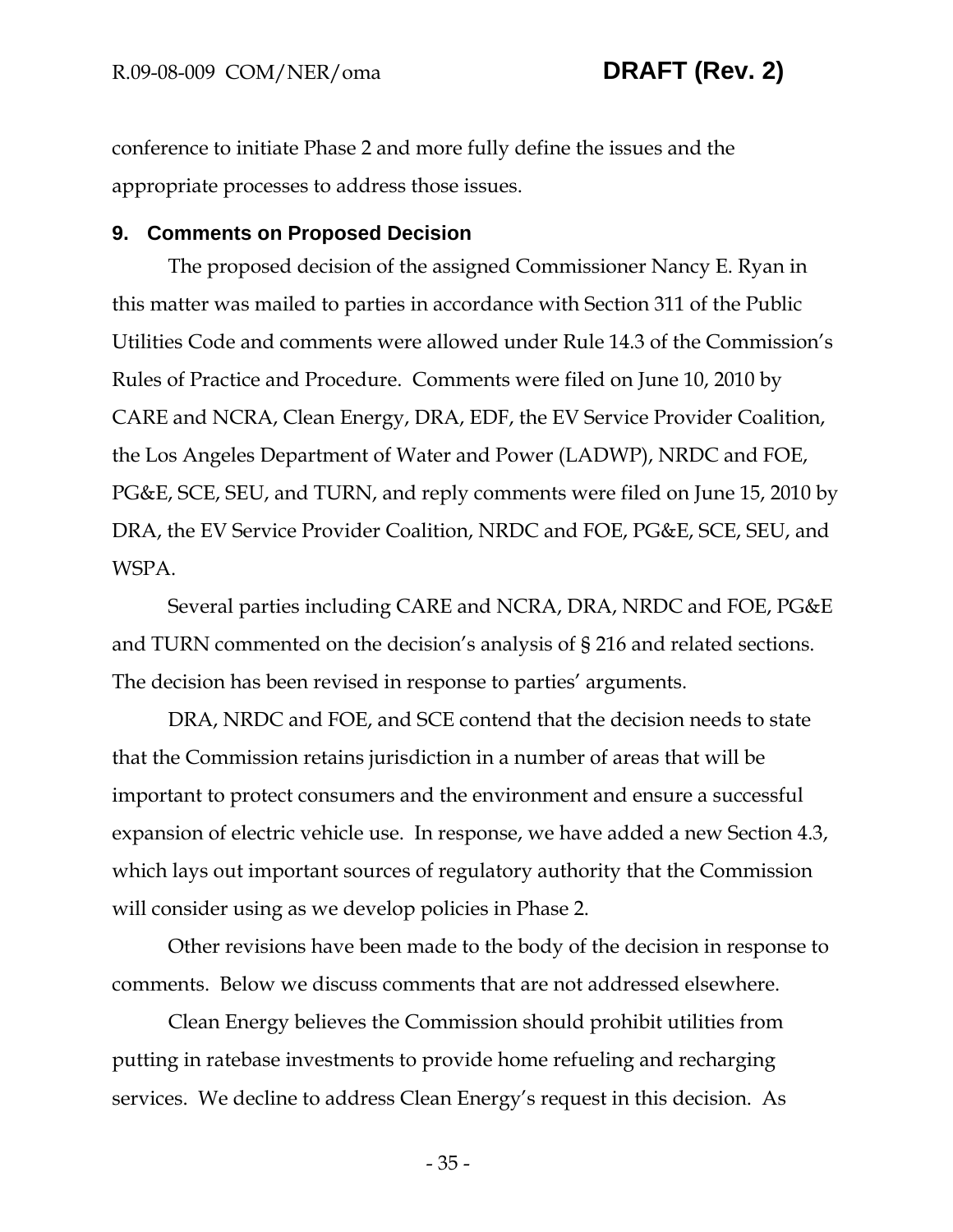indicated in Section 7, the Commission will address the appropriate utility role in the provision of electric vehicle charging services to the public and with respect to home refueling equipment in Phase 2.

The EV Service Provider Coalition asks that the Commission clarify that the sale of electric vehicle charging services does not constitute a retail sale of electricity. We concur and have made clarifying revisions.

LADWP is concerned the decision does not consider the scenario where a municipality has not opened up its service territory for retail sales by other entities. This decision, however, is limited in scope and does not address the rights or obligations of municipalities.

NRDC and FOE request that the Commission explicitly acknowledge the linkages between alternative-fueled vehicles, renewable energy, and greenhouse gas emissions. The Commission's belief that the growth of electric and natural gas transportation can help to reduce the environmental impacts of energy use in California is a primary motivating factor for initiating this rulemaking.36 The decision has been revised to explicitly state this and emphasize that the Commission will continue to implement applicable environmental laws and regulations as electric transportation expands in the state.

NRDC and FOE also emphasize that vehicle charging must be properly managed to fulfill the Commission's statutory obligations to ensure safe and reliable electric services. We agree. Ensuring that electric vehicles do not have adverse impacts on our electric system in terms of reliability and safety is one of

-

<sup>36</sup> OIR at 2-3.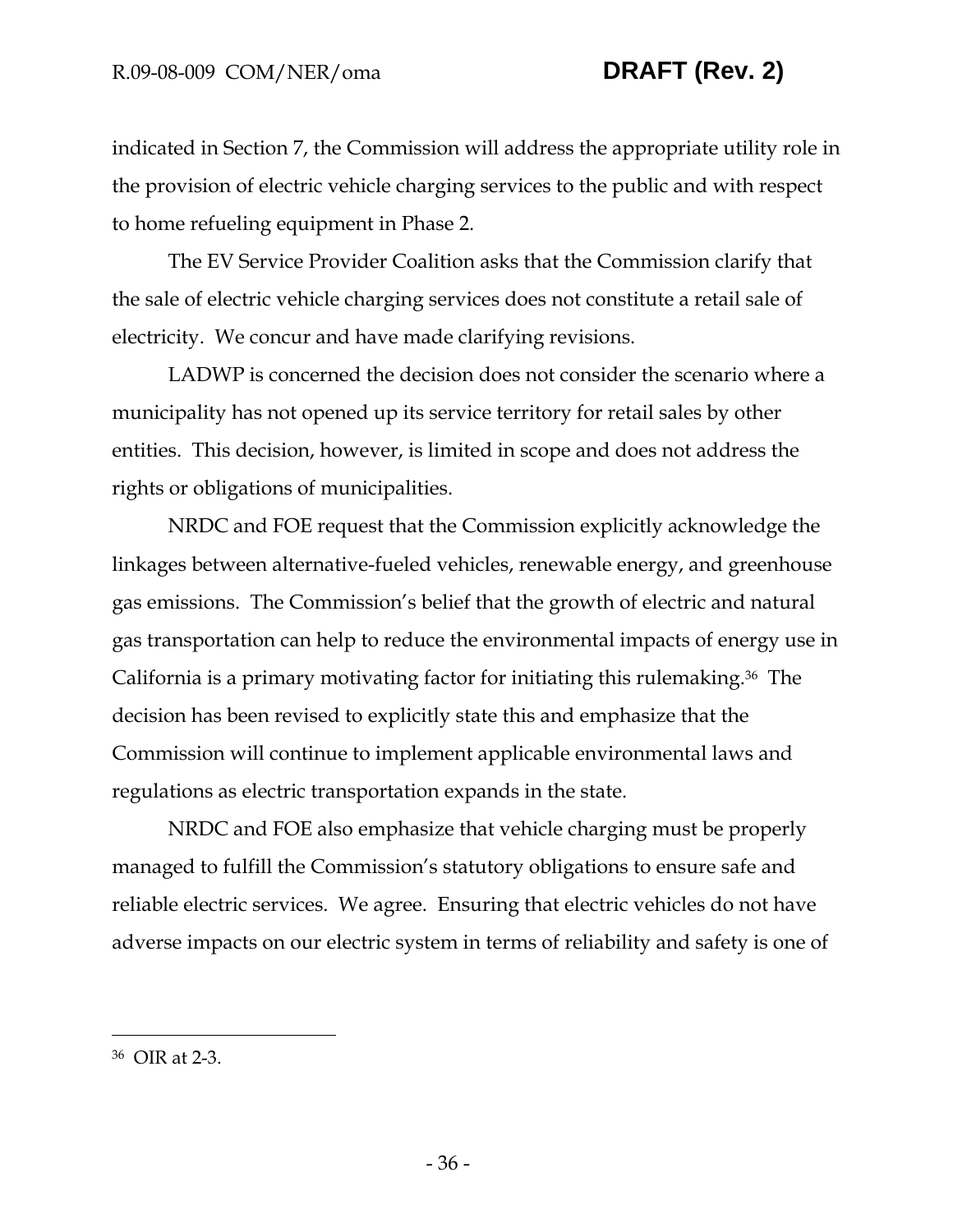the primary objectives of this rulemaking.37 Section 4.3 above describes some of the sources of regulatory authority that could be important as we develop policies in Phase 2 of this rulemaking.

PG&E is concerned that the decision could be used by parties to argue against a utility's provision of electric vehicle charging equipment and services. We cannot predict what arguments parties will make in the future; however, we clarify that this decision does not address the utilities' role with regard to vehicle charging. That issue will be taken up in Phase 2.

SCE agrees that electric vehicle charging services should not be regulated as public utilities but requests that we address whether electric vehicle charging providers are covered by the load cap adopted in Senate Bill 695.38 We clarify that a charging provider would not be subject to the cap unless the charging provider is an electric service provider or is otherwise purchasing electricity at wholesale to supply to customers.

SCE is concerned that the decision is disclaiming jurisdiction over sales of electrical vehicle charging services would result in the utility being required to separately meter electricity going toward charging and electricity going to other purposes. First, SCE is incorrect that this decision is disclaiming jurisdiction over sales of electricity for use as a motor fuel. On the contrary, this decision is only finding that selling electric vehicle charging services does not make an entity a public utility. The Commission retains jurisdiction over an investor-owned utility's sale of electricity to a charging provider or any other utility customer,

 $\overline{a}$ 

<sup>37</sup> *Id.* at 2, 12-14, and 23-24.

<sup>38</sup> Codified as Pub. Util. Code § 365.1.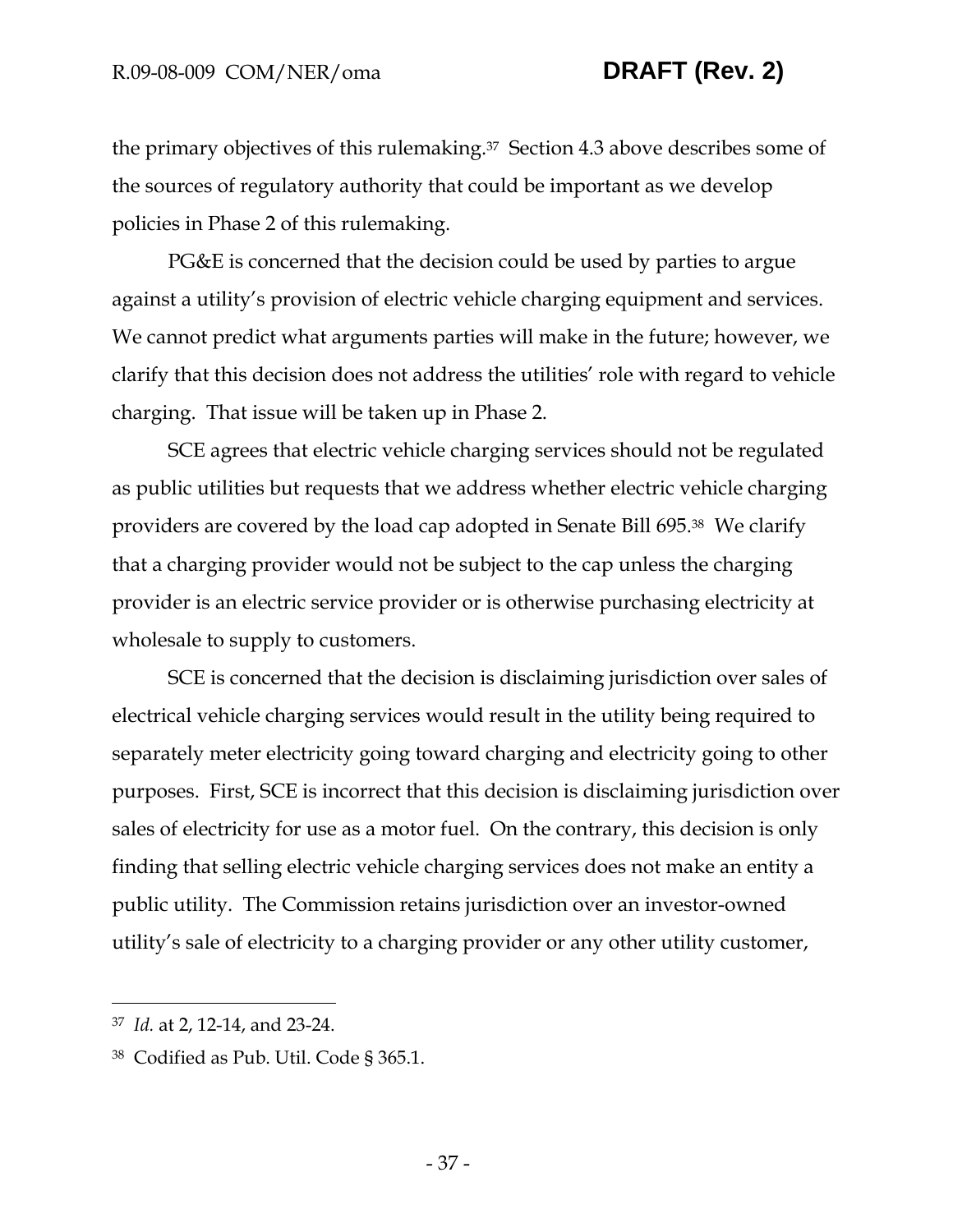even if the electricity is subsequently used as a motor fuel. Second, nothing in this decision requires that an investor-owned utility meter charging load separately from other end uses. Metering policy will be examined in conjunction with rate policy in Phase 2.

SCE requests clarification that the decision's findings only relate to light-duty electric vehicles. As indicated in this decision, all references to the term "electric vehicles" refer to light-duty passenger plug-in hybrid electric vehicles and battery electric vehicles, thus the findings only relate to light-duty electric vehicles.

## **10. Assignment of Proceeding**

Nancy E. Ryan is the assigned Commissioner and Regina DeAngelis is the assigned Administrative Law Judge in this proceeding.

### **Findings of Fact**

1. The Commission's March 16, 2010 workshop was transcribed. The assigned Administrative Law Judge advised parties of her intention to enter the transcript into the record. No party objected.

2. If a homeowner charges his or her own vehicle in his or her own garage and does not offer charging services to others, the homeowner's charging equipment is not dedicated to public use.

3. Residential and commercial landlords that provide electric vehicle charging as a service on the premises to tenants, condominium associations that provide electric vehicle charging on the premises as a service to the condominium owners, and employers that provide access to recharging facilities as a service to their employees have not dedicated their equipment to public use.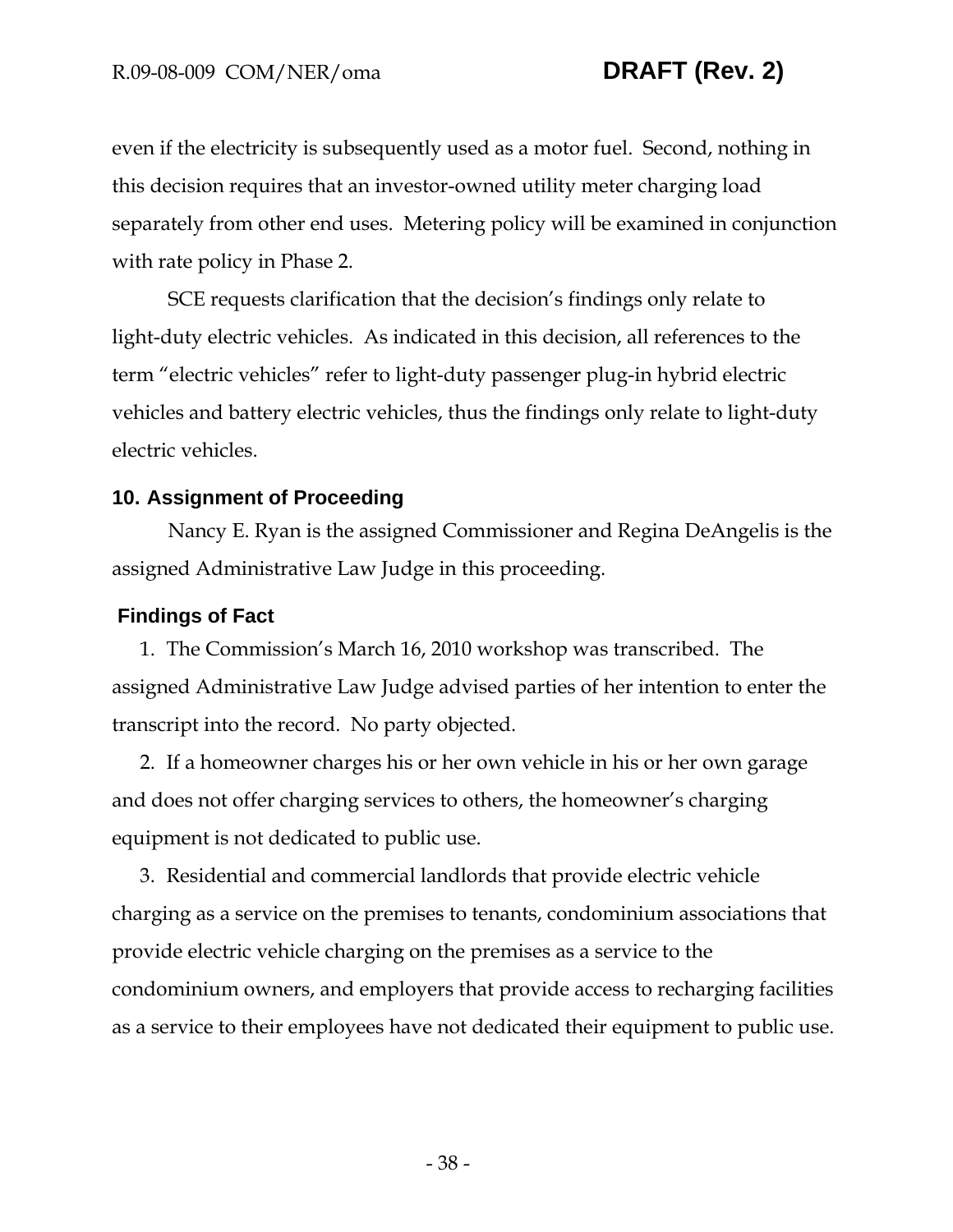4. Section 740.2 requires the Commission to develop policies to overcome barriers to the widespread deployment and use of plug-in hybrid and electric vehicles

5. Section 740.2 directs the Commission to focus on the potential impacts of vehicle charging on electrical infrastructure and grid operations.

6. Section 740.3 directs the Commission to promote policies to facilitate the use of electric power to fuel low emission vehicles and requires that the Commission "ensure that utilities do not unfairly compete with nonutility enterprises."

7. Sections 740.2 and 740.3 do not direct the Commission to regulate electric vehicle charging service providers as public utilities pursuant to §§ 216 and 218.

8. Legislative codification of this decision may save valuable stakeholder resources.

9. Our decision today is consistent with the state's other policy goals set forth in the RPS, RA, EPS, and the AB 32 programs.

### **Conclusions of Law**

1. It is reasonable to enter the March 16, 2010 workshop transcript into the record of this proceeding.

2. If a homeowner charges his or her own vehicle in his or her own garage and does not offer charging services to others, the homeowner is not a public utility pursuant to §§ 216 and 218.

3. Residential and commercial landlords that provide electric vehicle charging as a service on the premises to tenants, condominium associations that provide electric vehicle charging on the premises as a service to the condominium owners, and employers that provide access to recharging facilities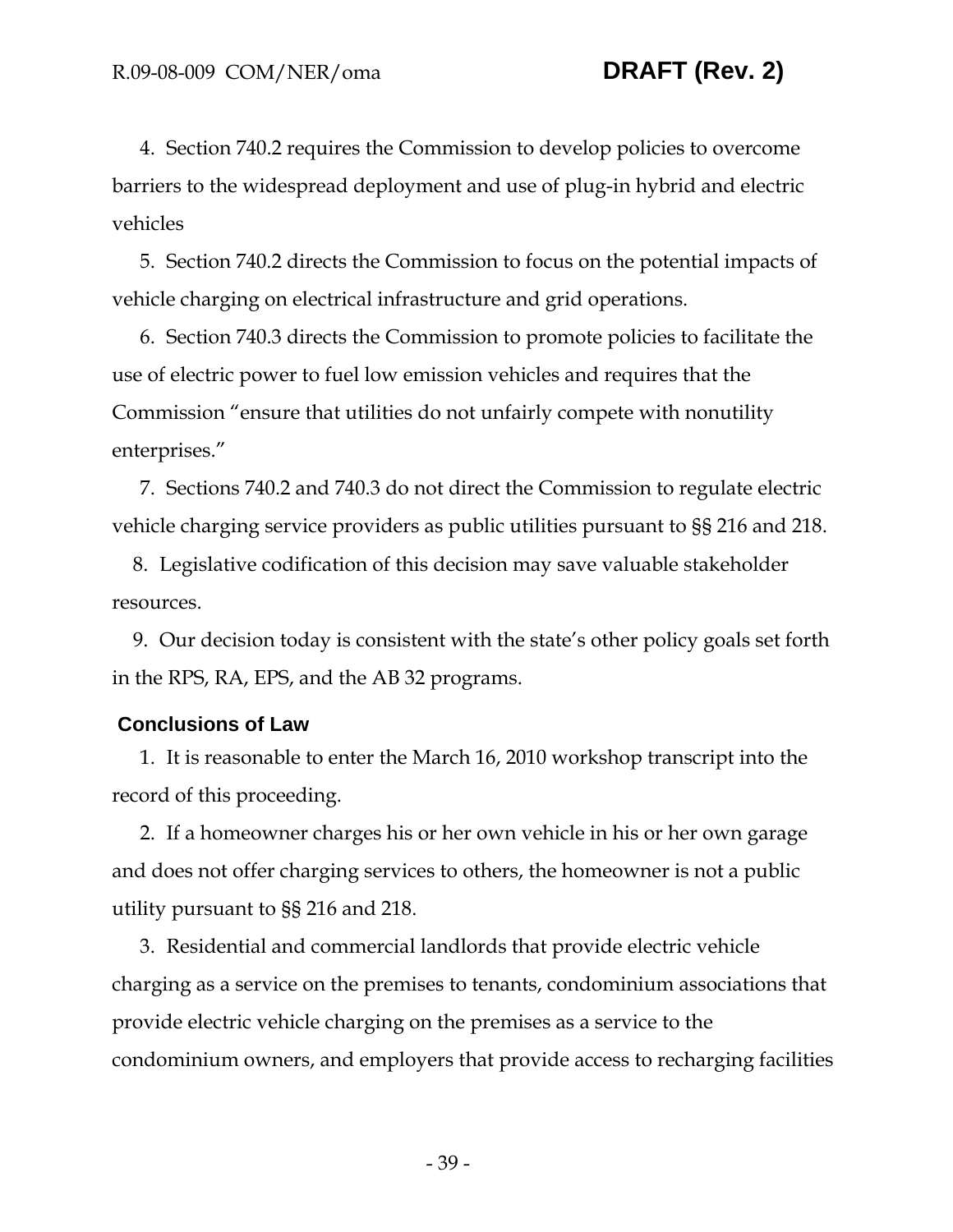as a service to their employees that have not dedicated their equipment to public use are not public utilities pursuant to §§ 216 and 218.

4. It is reasonable to conclude, consistent with the underlying rationale of the Public Utilities Code and Sections 740.2 and 740.3, that the legislature did not intend that this Commission regulate providers of electric vehicle charging services as public utilities pursuant to §§ 216 and 218.

5. If a provider of electric vehicles charging services procures electricity on the wholesale market the Commission has jurisdiction to enforce procurement requirements and other laws and rules that apply to direct transactions including Pub. Util. Code § 365.1.

6. Pub. Util. Code § 740.2 grants the Commission specific authority to implement rules necessary to facilitate the widespread deployment of electric vehicles in California.

7. If an electric vehicle service provider receives electricity over a utility's transmission and distribution system, the Commission has authority to dictate the terms under which the utility will provide service to the provider.

8. If an electric vehicle service provider is a bundled customer of an investor-owned utility, the Commission can set all components of the retail rate paid by the provider.

9. If an electric vehicle service provider is a customer of an electricity service provider or community choice aggregator, the Commission can set all components of the retail rate paid by the provider except for the generation component.

10. Pub. Util. Code § 8362(a) directs the Commission to adopt standards and protocols to ensure functionality and interoperability developed by public and private entities.

- 40 -